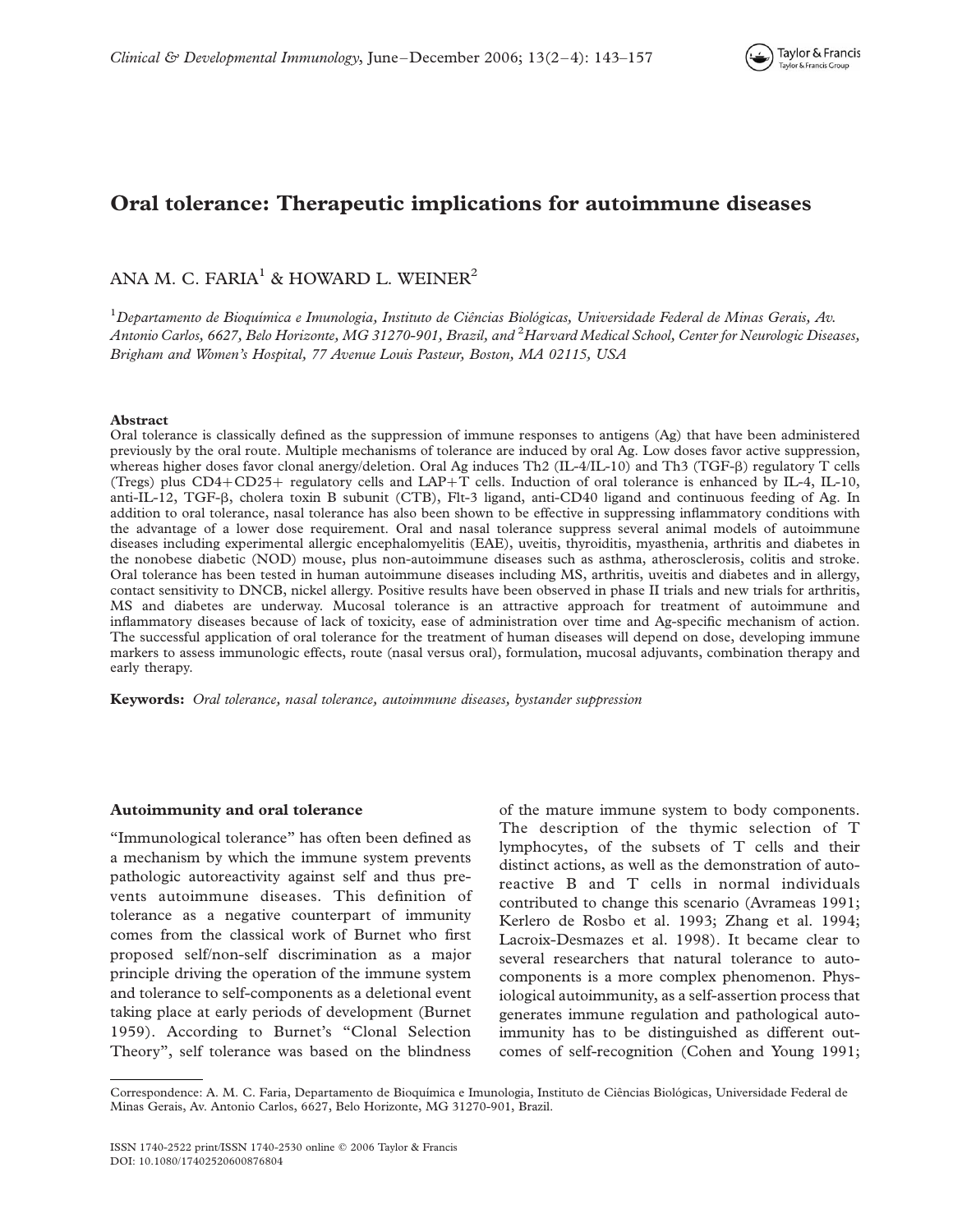Modigliani et al. 1996). Studies derived from this new approach clearly demonstrated that natural tolerance to self is an active process that depends on the activity of non-inflammatory/regulatory auto-reactive T lymphocytes present at a stable frequency in the normal repertoire (Cohen and Young 1991; Modigliani et al. 1996; Sakaguchi 2004).

In analogy to the natural non-inflammatory reactivity that the immune system mounts to self components, the name "oral tolerance" has been given in the seventies (Vaz et al. 1977) to the immunological tolerance to antigens (Ag) that access the body via the oral route. Oral tolerance has been classically defined as the specific suppression of cellular and/or humoral immune responses to an Ag by prior administration of the Ag by the oral route. Since most of the natural contact with foreign Ag occurs via the mucosal surfaces, tolerance induction to commensal bacteria and dietary proteins represents the major immunological event taking place in the gut in physiological conditions.

Oral tolerance is of unique immunologic importance since it is a continuous natural immunologic event driven by exogenous Ag. Due to their privileged access to the internal milieu, commensal bacteria and dietary Ag that continuously contact the mucosa represent a frontier between foreign and self-components. Thus, oral tolerance is a form of peripheral tolerance that evolved to treat external agents that gain access to the body via a natural route as internal components that then become part of self.

Within the view of self tolerance as an active process, auto-immune diseases would arise from defects in immunoregulatory processes. The usual therapies for these pathological conditions rely on non-specific immunossupression with several undesirable side effects. Since oral tolerance is such a potent way of inducing regulatory cells towards specific Ag, the idea of using the oral route to trigger tolerance to Ag involved in autoimmune diseases comes as an important clinical application of the phenomenon. Although the idea was already present as a theoretical possibility in the seventies, it was only successfully tested in the classical studies of four groups of researchers working on experimental models of arthritis (Nagler-Anderson et al. 1986; Thompson and Staines 1986) and multiple sclerosis (Bitar and Whitacre 1988; Higgins and Weiner 1988) in the eighties.

# Mechanisms of oral tolerance induction

A concept has arisen in oral tolerance studies that there are two primary effector mechanisms of oral tolerance: low doses of Ag favor the generation of regulatory cell-driven tolerance whereas high doses of Ag favor either clonal deletion (Chen et al. 1995; Marth et al. 1996; Meyer et al. 2001) or anergy of specific T cells (Mowat et al. 1982; Whitacre et al. 1991; Melamed and Friedman 1993; Friedman and Weiner 1994; Inada et al. 1997). Low doses of Ag would preferentially induce regulatory T cells (Tregs) that secrete down-modulatory cytokines such as TGF- $\beta$ , IL-10 and IL-4 (Miller et al. 1992). TGF- $\beta$ secreting  $CD4^+$  and  $CD8^+$ T cells have been isolated and cloned from the PP and MLN of orally tolerized mice (Chen et al. 1994, 1996; Santos et al. 1994; Wang et al. 1994) and from the peripheral blood of humans fed MBP (Fukaura et al. 1996). T cells cloned from tolerized mice have been ascribed to a unique subset of  $CD4^+$ T cell, the Th3 cell (Chen et al. 1994; Fukaura et al. 1996; Faria and Weiner 2005). This population appears to be dependent on IL-4, rather than IL-2 for its growth and some Th3 clones produce IL-4 and/or IL-10 together with TGF- $\beta$  (Chen et al. 1994; Faria and Weiner 2005). In addition, in TCR transgenic mice, oral adminstration of Ag also resulted in a relative increase of  $CD4+CD25+$  Tregs expressing either CTLA-4 (Zhang et al. 2001) or FoxP3 (Mucida et al. 2005). These cells have suppressive properties in vitro and can transfer tolerance to naive recipients (Zhang et al. 2001; Nagatani et al. 2004). They either secrete high levels of IL-10 and TGF-b (Zhang et al. 2001) or are dependent in TGF- $\beta$  for their development (Mucida et al. 2005). In addition to the secreted form of TGF- $\beta$ , murine CD4+CD25+ or CD4+CD25 - regulatory cells have been reported to express latencyassociated peptide (LAP) and  $TGF- $\beta$$  on the surface after activation and exert regulatory function by the membrane-bound TGF-β *in vitro* (Nakamura et al. 2001; Oida et al. 2003). Recombinant latencyassociated peptide (rLAP) was also shown to reverse suppression by mouse  $CD4+CD25+T$  cells as well as their human counterparts,  $CD4 + CD25^{\text{high}}$  T cells (Nakamura et al. 2004). Thus, surface expression of the latent form of  $TGF- $\beta$  can be another mode of$ action for TGF- $\beta$ .

The generation of Ag-specific regulatory cells seem to be a result of Ag presentation by gut-associated Antigen-presenting cells (APC) (Viney et al. 1998; Simioni et al. 2004) that are particularly involved in the induction of  $TGF- $\beta$ -producing T cells (Simioni)$ et al. 2004). These Ag-specific regulatory cells migrate to lymphoid organs suppressing immune responses by inhibiting the generation of effector cells and to target organs, suppressing disease by releasing Ag-non specific cytokines (bystander suppression).

Since these pioneer studies, evidence has been reported that the two forms of tolerance are not mutually exclusive and they may overlap. Recent studies on the properties of Tregs also describe them as "anergic" (Takahashi et al. 1998; Taams et al. 2002; Sakaguchi 2004) and deletional events taken place in the gut mucosa (Ramachandran et al. 2000) result local TGF- $\beta$  secretion by macrophages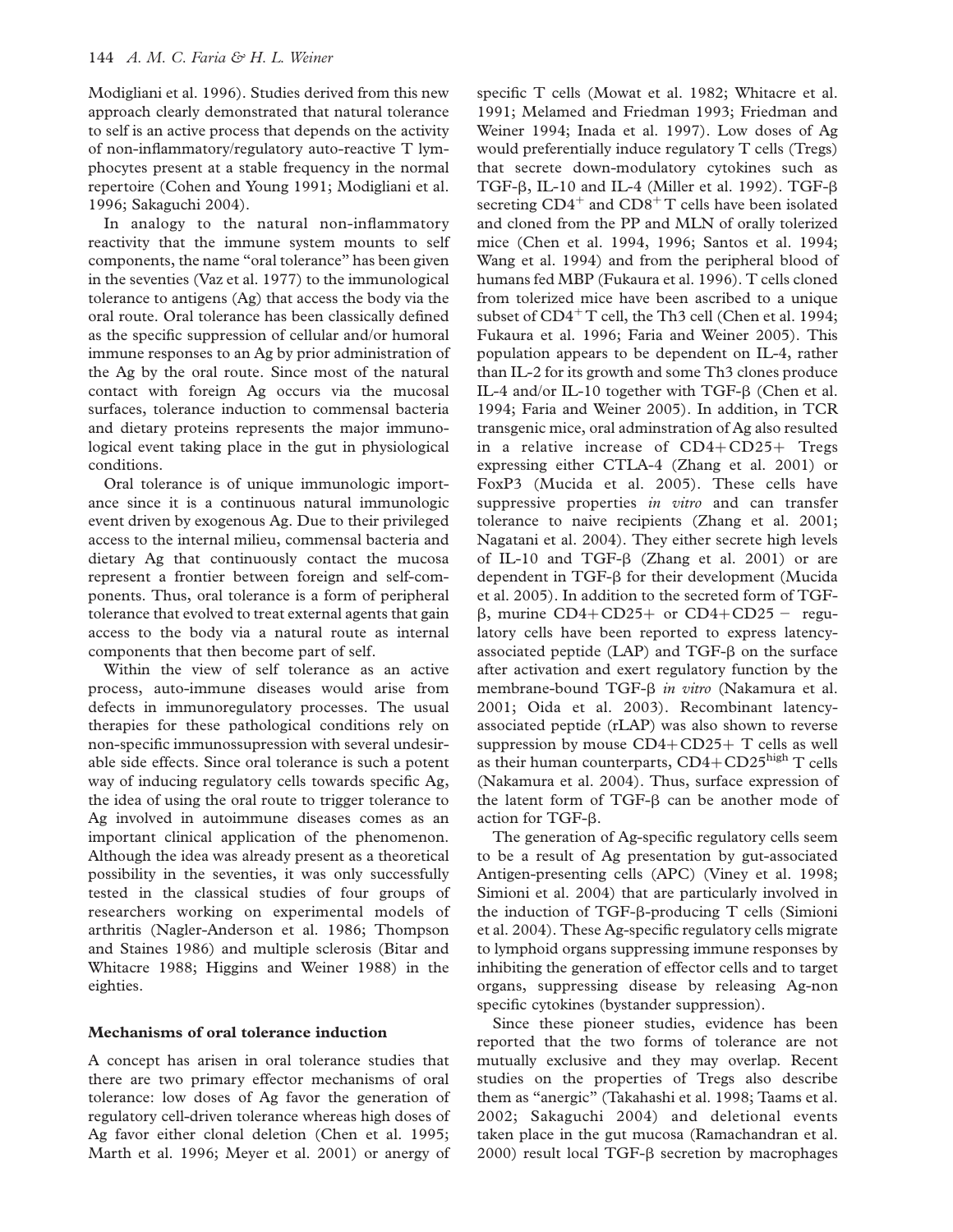(Fadok et al. 1998) and dying T cells (Chen et al. 2001). This cytokine acts as a growth factor for the generation of Th3 cells (Paul and Seder 1994; Weiner 2001; Faria and Weiner 2005) and of  $CD4 + FoxP3 +$ Tregs (Chen et al. 2003; Horwitz et al. 2003; Sakaguchi 2004). Thus, anergy/deletion and active regulation may be different aspects of the same tolerogenic processes that are triggered by antigenic contacts in the intestine.

# Major issues involved in the use of oral tolerance as a therapy

Oral tolerance has been already successfully tested in a number of experimental models for autoimmune diseases as well as other inflammatory conditions such as allergy and transplantation (Faria and Weiner 2005). After this intensive research work, three major issues emerged on the therapeutic use of oral tolerance for autoimmune diseases: (1) the choice of a target Ag; (2) the limiting therapeutic situation of treating already sensitized subjects; and (3) the large doses that are sometimes required for its efficient induction.

First, the rationale for the use of oral tolerance as a therapeutic tool in autoimmune conditions is mainly that it would provide a type of specific suppression avoiding the side effects of non-specific immunosupression. One potential problem in its use is the choice of the target Ag. It is not always clear which are the autoantigens involved in autoimmune pathogenesis. Fortunately, as we will discuss below, oral tolerance is associated with a bystander suppression event that spreads the regulatory activity triggered by oral tolerance to other Ag presented in the same context. Cross-suppression (Vaz et al. 1981) or bystander suppression (Miller et al. 1991) of a non-related inflammatory event by mucosally administered Ag is now a well described phenomenon that provides a way to circumvent the need of unique target for oral tolerance induction.

Second, it has been already reported that oral tolerance is easily induced in naïve animals but primed animals are more resistant to its suppressive effects (Yoshino et al. 1995; Conde et al. 1998; Faria and Weiner 2005). Indeed, immunized mice are susceptible to oral tolerance induction when the Ag is administered up to 7 days after immunization. Then, they become progressively resistant to tolerance induction and 14 days later they are completely refractory (Conde et al. 1998). As a way to circumvent this problem, there are a number of adjuvants and regimens of feeding already described that modulate positively the mechanisms involved in oral tolerance induction (see section on modulation of oral tolerance).

Third, to achieve effective suppression with the oral tolerance regimen, sometimes large doses of Ag are necessary. This requirement may hinder the use of oral tolerance to human subjects. As we will discuss below, nasal tolerance may be an alternative in many cases since the nasal mucosa is also an effective route to induce suppression and the doses required are usually 10-fold lower.

# Bystander suppression (Table I)

Bystander suppression is a concept that regulatory cells induced by a fed Ag can suppress immune responses stimulated by different Ag, as long as the fed Ag is present in the anatomic vicinity (Faria and Weiner 2005). It was described during an investigation of the regulatory cells induced by oral administration of low doses of MBP (Miller et al. 1991). It solves a major conceptual problem in the design of Ag- or T-cell-specific therapy for inflammatory autoimmune diseases such as MS, type 1-diabetes and rheumatoid arthritis (RA) in which the autoantigen is unknown or where there are reactivities to multiple autoantigens in the target tissue. During the course of chronic inflammatory autoimmune processes in animals, there is intra- and interantigenic spread of autoreactivity at the target organ (Lehmann et al. 1992; Cross et al. 1993; Tisch et al. 1993). Similarly in human autoimmune diseases, there are reactivities to

Table I. Models of autoimmune and other diseases that demonstrate bystander suppression.

| Disease         | Immunizing Ag                      | Oral Ag             | Target organ             |
|-----------------|------------------------------------|---------------------|--------------------------|
| Arthritis       | BSA, mycobacteria                  | CШ                  | Joint                    |
| EAE             | PLP                                | <b>MBP</b>          | Brain                    |
| EAE             | MBP peptide $71-90$                | MBP peptide $21-40$ | <b>Brain</b>             |
| EAE             | <b>MBP</b>                         | <b>OVA</b>          | Lymph node, DTH response |
| <b>Diabetes</b> | <b>LCMV</b>                        | Insulin             | Pancreatic islets        |
| <b>IBD</b>      | $CD4 + CD45RBhigh$ T cell transfer | <b>OVA</b>          | Intestine                |
| Stroke          | None                               | MBP, MOG            | Brain                    |
| Nerve injury    | None                               | <b>MBP</b>          | Brain                    |
| Atherosclerosis | None                               | Hsp65               | Aortic arch              |

Abbreviation: BSA, bovine serum albumin; DTH, delayed-type hypersensitivity; EAE, experimental allergic encephalomyelitis; LCMV, lymphocytic choriomeningitis virus; MBP, myeline basic protein, OVA, ovalbumin; PLP, proteolipid; and IBD, inflammatory bowl disease.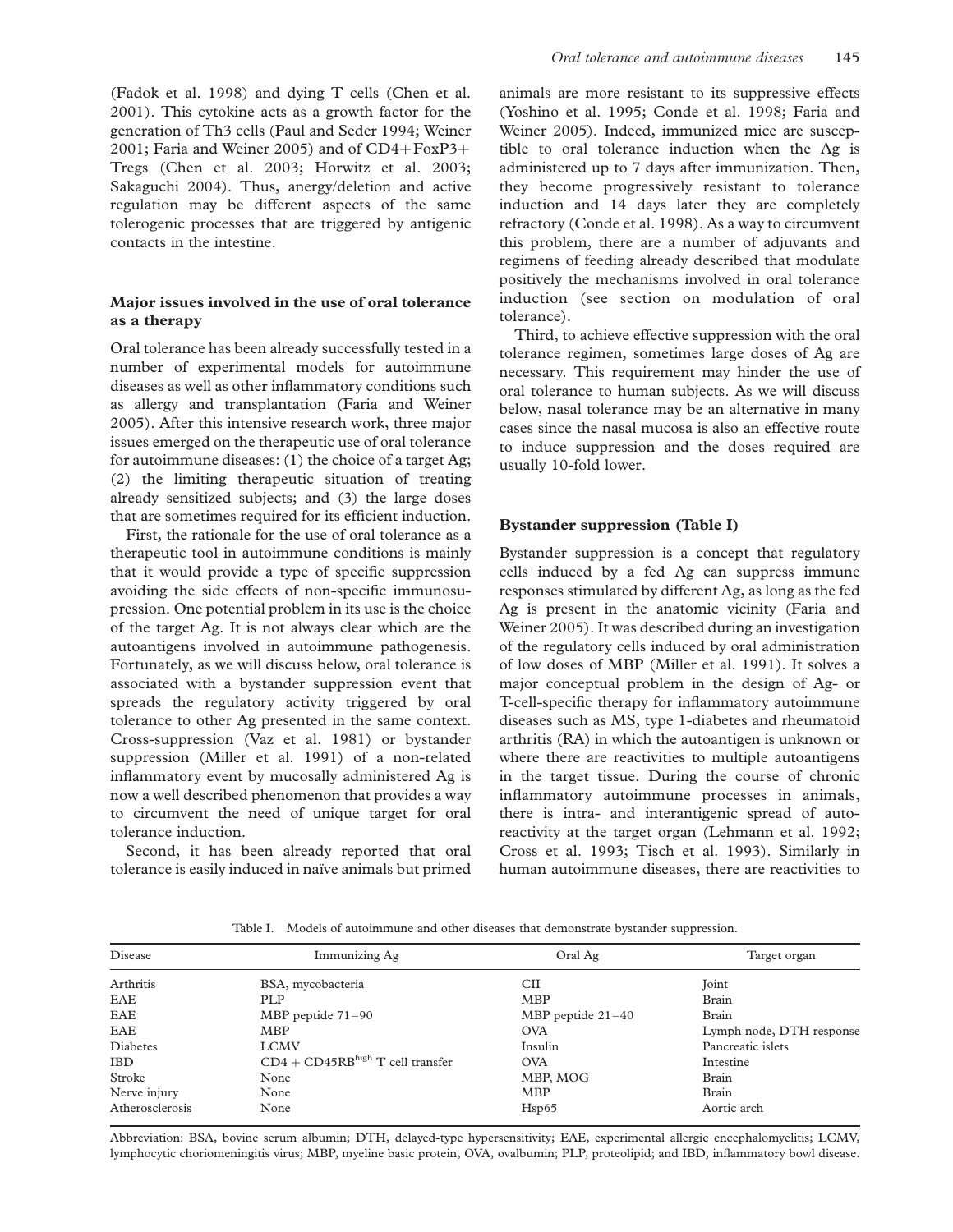multiple autoantigens in the target tissue. For example, in MS, there is immune reactivity to at least three myelin Ag: MBP, proteolipid protein (PLP) and myelin oligodendrocyte glycoprotein (MOG) (Kerlero de Rosbo et al. 1993; Zhang et al. 1994). In type 1 diabetes, there are multiple islet-cell Ag that could be the target of autoreactivity including glutamic acid decarboxylase (GAD), insulin and heat shock proteins (HSP) (Harrison 1992). Because regulatory cells induced by oral Ag secrete nonspecific cytokines after being triggered by the fed Ag, they suppress inflammation in the microenvironment where the fed Ag is localized. Thus, for a human organ-specific inflammatory disease, it is not necessary to know the specific Ag that is the target of an autoimmune response, but only to feed an Ag capable of inducing regulatory cells, which then migrate to the target tissue and suppress inflammation.

The mechanisms by which this process could occur are usually assumed to reflect the production of inhibitory cytokines by the tolerized Treg, with resulting suppression of the T cells with other specificities in the vicinity. IL-10 and TGF  $\beta$  are the most favored cytokines in this respect. This idea is supported by several studies that showed TGF-bdependent suppression in experimental allergic encephalomyelitis (EAE) studies using different myelin Ag (Miller et al. 1991, 1993). On the other hand, the role of IL-10 in the phenomenon is supported by the findings that OVA-specific Tr1 cells can prevent IBD (induced by gut bacteria), providing OVA is present in the intestinal environment (Groux et al. 1997).

Inhibitory mediators or molecules on the surface of Tregs could act directly on the responding T cells or they could act by "deactivating" the APC which is attempting to stimulate the third party T cell. Agpresenting dendritic cells (DCs) can act as "temporal bridges" to relay information from orally tolerized memory T cells to naive  $CD4 + T$  cells (Lanzavecchia 1998). Since APC, specially Dcs, recirculate, this idea is consistent with all the data available on the phenomenon including reports showing that a type of bystander suppression occurs with Ag at different anatomic sites or injected days apart from each other (Carvalho et al. 1994, 1997).

Bystander suppression has been demonstrated in a number of autoimmune disease models. For instance, PLP-induced EAE can be suppressed by feeding MBP (al-Sabbagh et al. 1994) or by administering  $TGF-\beta$ secreting MBP-specific T-cell clones from orally tolerized animals (Chen et al. 1994). In the Lewis rat model of EAE, disease induced by MBP peptide 71–90 can be suppressed by feeding peptide 21–40 (Miller et al. 1993). In arthritis models, adjuvant- and Ag-induced arthritis can be suppressed by feeding type II collagen (CII) (Yoshino et al. 1995). In a virusinduced model of diabetes, whereby a lymphocytic choriomeningitis virus (LCMV) protein is expressed on the insulin promoter and the animal is then infected with the LCMV, diabetes can be suppressed by feeding insulin (von Herrath et al. 1996).

In theory, bystander suppression could be applied for the treatment of organ-specific inflammatory conditions that are not classic autoimmune diseases, such as psoriasis, or could be used to target antiinflammatory cytokines to an organ where inflammation may play a role in disease pathogenesis even if the disease is not primarily inflammatory in nature. For example, oral MBP decreased stroke size in a rat stroke model, presumably by decreasing inflammation associated with ischaemic injury (Becker et al. 1997). Induction of nasal tolerance in mice to a peptide of the myelin Ag MOG also reduces ischemic injury following stroke. Regulatory cells are generated in tolerant wild type but not in IL-10-deficient mice. Moreover, IL-10-producing MOG specific  $CD4+$ T cells can transfer tolerance to naïve recipients (Frenkel et al. 2003, 2005). Bystander suppression achieved by oral Ag in non-immune pathological conditions may mimic a physiological protective reaction to self Ag in response to inflammatory insult as observed in the experimental model of central nervous system (CNS) axonal injury in EAEsusceptible and resistant rat strains. Oral treatment with low-dose MBP is beneficial for post-traumatic survival of retinal ganglion cells in Lewis rats following optic nerve injury (Monsonego et al. 1996). HSP, known to be up-regulated in inflammatory situations, are also a suitable target for bystander suppression strategies. Oral as well as nasal administration of hsp65 in LDL-R deficient mice fed a high colesterol diet downmodulates IL-2 and IFN- $\gamma$  production and aortic plaque development. Production of IL-10 but not TGF- $\beta$  is up-regulated in hsp-tolerized mice (Harats et al. 2002; Maron et al. 2002a).

# Modulation of oral tolerance (Table II)

Data on animal models showed also that a number of factors have been reported to modulate oral tolerance. As oral tolerance has usually been defined in terms of Th1 responses, anything that suppress Th1 and/or enhances Th2 or Th3 cell development would enhance oral tolerance. Th3 cells appear to use IL-4 and TGF- $\beta$  itself as one of its growth/differentiation factors. Thus, IL-4 administration i.p., oral IL-10 and IL-4 can also enhance oral tolerance when coadministered with Ag and cytokines have also been administered by the nasal route (Inobe et al. 1998; Slavin et al. 2001). Oral but not subcutaneous lipopolysaccaride (LPS) enhances oral tolerance to MBP and is associated with increased expression of IL-4 in the brain (Khoury et al. 1992). In the uveitis model, intraperitoneal IL-2 potentiates oral tolerance and is associated with increased production of TGF- $\beta$ , IL-10 and IL-4 (Rizzo et al. 1994). Oral Ag delivery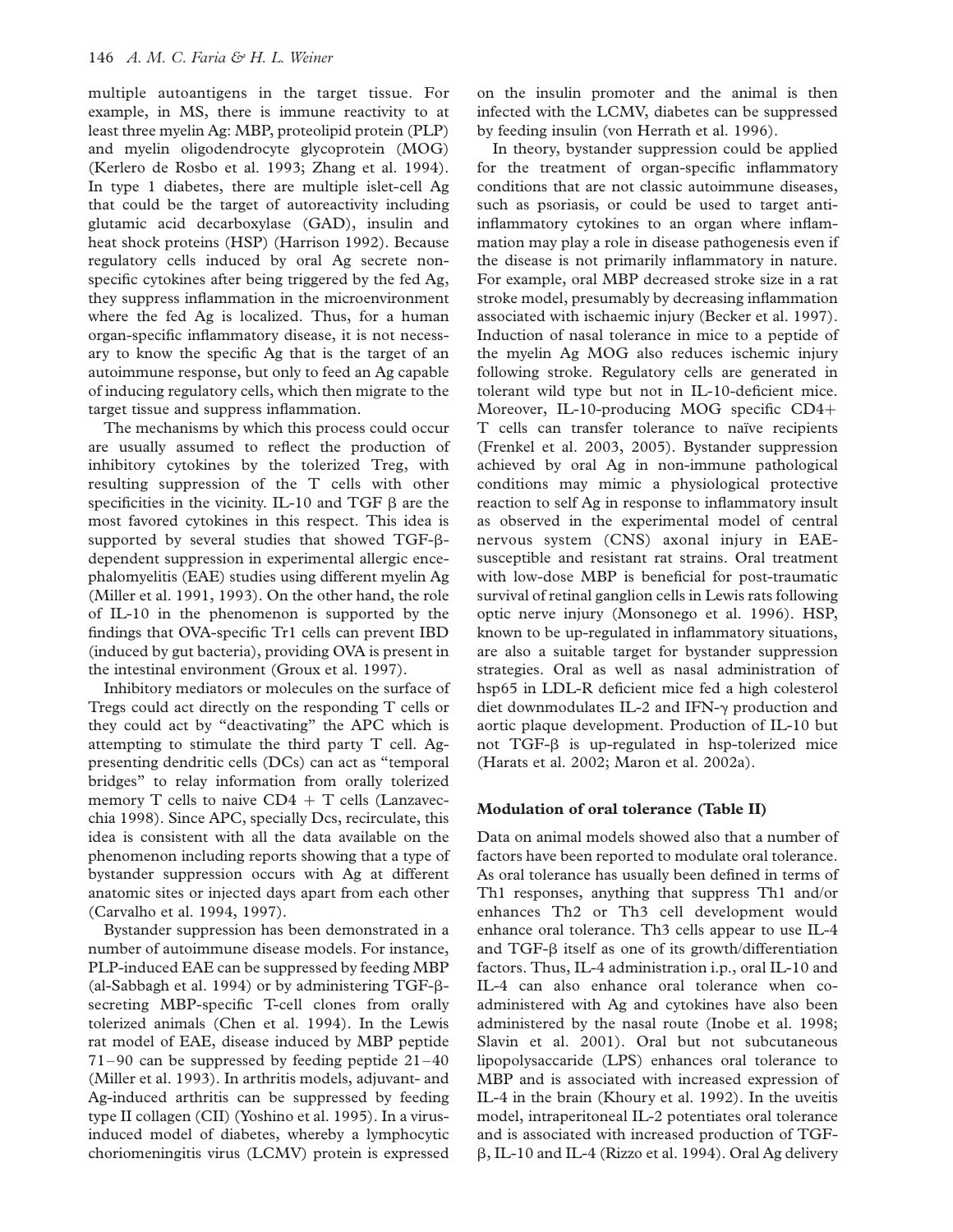| Enhances                        | Prevents             |
|---------------------------------|----------------------|
| $II - 2$                        | IFN- $\gamma$        |
| IL-4, IL-10                     | $IL-12, IL-18$       |
| Helminth Ag                     | CD80 over-expression |
| Anti-CD4                        | Anti-TGF-β Ab        |
| Anti-II $-12$                   | CT <sup>-</sup>      |
| <b>CTB</b>                      | Anti-MCP-1 (CCL2)    |
| LPS                             | <b>IBD</b>           |
| F1t3L                           | Anti-γδ Ab           |
| Type 1 IFN $(\beta$ and $\tau)$ | <b>GVHR</b>          |
| Multiple emulsions              | CY, 2'-dGuo          |
| Lipossomes                      | Oestradiol           |
| PLGA                            |                      |
| Continuous feeding              |                      |
| $TGF-\beta$                     |                      |
| Pooled IgG                      |                      |

Abbreviations: CT, cholera toxin; CTB, cholera toxin B subunit; IFN, interferon; IL, interleukin; LPS, lipopolysaccharide; MCP, monocyte chemotactic protein 1; GVHR, Graft-versus-Host Reaction; CY, cyclophosphamide; 2'-dGuo, 2'-deoxyguanosine; TGF $\beta$ , transforming growth factor?  $\beta$ ; and PLGA, poly lactic-copucolic acid.

using either a multiple emulsion system (Kim et al. 2002; Pecquet et al. 2000) or liposomes (Masuda et al. 2002) or poly-lactic-co-pucolic acid (PLGA) (Kim et al. 2002) also enhances oral tolerance. In the arthritis model, administration of TGF- $\beta$  or dimaprid (a histamine type 2 receptor agonist) i.p., both of which are believed to promote the development of immunoregulatory cells, enhances the induction of oral tolerance to collagen II even after the onset of arthritis (Thorbecke et al. 1999). Coupling Ag to recombinant cholera toxin B subunit (CTB) enhances their ability to induce peripheral immune tolerance (Holmgren et al. 2003). A recently reported vaccine consisting of a fusion protein composed of CTB subunit and insulin produced in the hemolymph of silkworm showed ability to enhance oral tolerance induction in non-obese diabetic mice (Gong et al. 2005). On the other hand, cholera toxin (CT) is one of the most potent mucosal adjuvants and feeding CT abrogates oral tolerance when fed with an unrelated protein Ag. Large doses of IFN- $\gamma$  given intraperitoneally abrogate oral tolerance (Zhang et al. 1990a), anti-IL-12 enhances oral tolerance and is associated both with increased TGF- $\beta$  production and T cell apoptosis (Marth et al. 1996) and subcutaneous administration of IL-12 reverses mucosal tolerance (Eaton et al. 2003). Oral IFN- $\beta$  and IFN- $\tau$  (tau) synergizes with the induction of oral tolerance in SJL/PLJ mice fed low doses of MBP (Nelson et al. 1996; Soos et al. 2002). Other exogenous agents which have been reported to enhance oral tolerance when given orally include parasite Ag from H. polygyrus (Shi et al. 2000), polysaccharide AZ9 from Klebsiella oxitoca (Sugihara et al. 2002) and Schistosoma Mansoni egg antigens (SEA) (Maron et al.

1998). Antibody (Ab) to chemokine monocyte chemotactic protein 1 (MCP-1) abrogates oral toleran (Karpus et al. 1996). Intraperitoneal co-adminstration of normal IgG to mice orally treated with Ag leads to a sustained and intense immunological tolerance including those of lupus-prone NZB X NZW lineage (Mengel et al. 2005). We also found recently that not only agents but certain regimens of feeding interfere with oral tolerance induction. Continuous and serial feeding regimens of the Ag administration enhances significantly oral tolerance by up-regulating IL-10 and TGF- $\beta$  (Faria et al. 2003).

### Nasal tolerance (Table III)

In the nasal and upper respiratory tract of human and animals, there is an intact mucosal lymphoid tissue containing two structures: nasal associated lymphoid tissue (NALT) and the bronchus associated lymphoid tissue (BALT). In rodents, there is a lymphoid tissue that surrounds the nasal cavity whereas in humans and certain other species, there is an orophariyngeal lymphoid tissue (Waldeyer's ring) that includes the adenoid and the bilateral tubule, palatine and lingual tonsils (Goeringer and Vidic 1987). The bronchial mucosas resemble the gut mucosa with a network of Dcs and lymphocytes scattered in the airway epithelium. One relevant difference between the absorption of Ag in the upper respiratory tract and in the gut is the absence of digestion in the former. This feature may explain why minute doses of Ag are effective in inducing tolerance via the nasal route as compared to the high doses usually required for oral administration.

Nasal adminstration of Ag has been shown to suppress a number of experimental autoimmune diseases including diabetes in nonobese diabetic (NOD) mice (Daniel and Wegman 1996; Harrison et al. 1996; Tian et al. 1996), pristane- and collageninduced arthritis (Staines et al. 1996; Myers et al. 1997; Garcia et al. 1999; Lu and Holmdahl 1999), EAE in mice (Metzler and Wraith 1993; Liu et al. 1998) and rats (Bai et al. 1997; Li et al. 1998), experimental autoimmune myasthenia gravis (EAMG) (Ma et al. 1995; Shi et al. 1999), experimental

Table III. Autoimmune and inflammatory disease models suppressed by nasal tolerance.

| Model           | Administered protein                   |
|-----------------|----------------------------------------|
| EAE             | MBP, MBP peptides                      |
| EAMG            | AChR                                   |
| EAU             | Retinal Ag                             |
| Diabetes        | Insulin, GAD65                         |
| EAN             | Myelin peptide                         |
| Arthritis       | Hsp65, collagen II and IX, CII peptide |
| Atherosclerosis | Hsp65                                  |
| Stroke          | MOG peptide                            |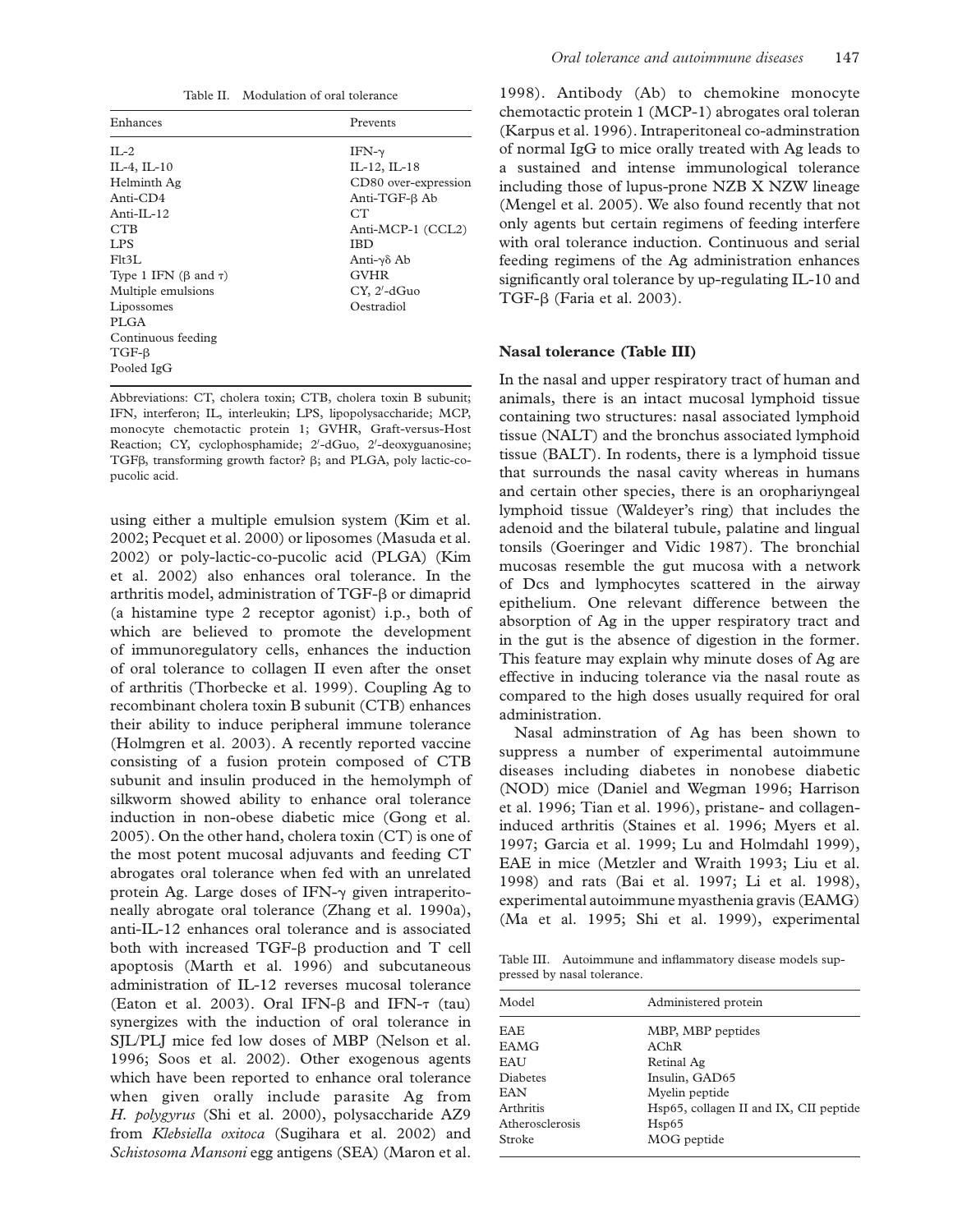autoimmune uveitis (EAU) (Dick et al. 1993) and experimental autoimmune neuritis (EAN) (Zhu et al. 1998).

The mechanisms involved in the inhibition of disease development after nasal administration of Ag involve induction of  $CD4+T$  cell unresponsiveness or Treg development (Harrison et al. 1996; Shi et al. 1999; Akbari et al. 2001; Samsom et al. 2004). These Tregs are described as  $\gamma\beta$  CD8+ T cells (Harrison et al. 1996) or ab  $CD4+T$  cells that secrete high amounts of IL-10 (Akbari et al. 2001; Samsom et al. 2004). Akbari et al. (2001) suggest that IL-10-producing DCs from the lungs are particularly effective in inducing the development of Tr1 cells  $(CD4+$  cells that produce IL-10) upon nasal administration of Ag. Some authors also found nasal tolerance to be associated with the induction of TGF-bproducing T cells (Shi et al. 1999; Ostroukhova et al. 2004). Interestingly, bystander suppression in experimental models of atherosclerosis (Maron et al. 2002a,b) and stroke (Frenkel et al. 2003, 2005) is effectively induced by nasal administration of Ag and suppression it is mediated by IL-10-producing T cells.

# Therapeutic applications of oral tolerance in autoimmune and inflammatory diseases in animals (Table IV)

Several studies have demonstrated the effectiveness of oral administered autoantigens in animal models of autoimmune and inflammatory diseases (Faria and Weiner 2005).

### Experimental allergic encephalomyelitis

The first studies to show that orally administered myelin Ag could suppress EAE were performed in the Lewis rat. EAE was suppressed by low doses of oral MBP and MBP fragments (Higgins and Weiner 1988)

Table IV. Experimental models of autoimmune diseases suppressed by oral tolerance.

| Model                              | Protein fed                                               |
|------------------------------------|-----------------------------------------------------------|
| <b>EAE</b>                         | MBP, PLP, MOG,<br>copaxone                                |
| Arthritis (CIA, AA, AIA, PIA, SCW) | Collagen II, Hsp65, BSA                                   |
| Diabetes (NOD mouse)               | Insulin, insulin B-chain,                                 |
| Colitis                            | GAD, OVA<br>Haptenized or normal<br>colonic proteins, OVA |
| <b>EAU</b>                         | S-Ag, IRBP                                                |
| <b>EAMG</b>                        | AchR                                                      |
| Anti-phospholipid syndrome         | β2-Glycoprotein                                           |
| Experimental allergic neuritis     | PNS-myelin                                                |
| Thyroiditis                        | Thyroglobulin                                             |
| Atherosclerosis                    | Hsp65                                                     |
| Stroke                             | <b>MOG</b>                                                |
| Nerve injury                       | MBP                                                       |

and by high doses of MBP given in bicarbonate (Bitar and Whitacre 1988). High doses of MBP can suppress EAE via the mechanism of T cell clonal anergy (Javed et al. 1995) whereas multiple lower doses prevent EAE by transferable active cellular suppression (Miller et al. 1993). In the nervous system of low-dose-fed animals, inflammatory cytokines such as TNF and IFN- $\gamma$  are down-regulated and TGF- $\beta$  is up-regulated (Khoury et al. 1992). Administration of myelin to sensitized animals in the chronic guinea pig model or larger doses of MBP in the murine EAE model is protective and does not exacerbate disease (Brod et al. 1991; Meyer et al. 1996) and long term (6 month) administration of myelin in the chronic EAE model was beneficial (al-Sabbagh et al. 1996a,b).

A number of studies have demonstrated suppression of EAE in murine models. Both conventional and T cell receptor transgenic animals have been used and both oral MBP and oral PLP have been administered although the majority of studies have used MBP. In these models, MBP regulatory clones have been described and such cells have also been induced in MBP T cell receptor transgenic mice. Both CD4 and CD8 cells have been shown to mediate active suppression and anergy/deletion have also been demonstrated in oral tolerance to EAE.

The latest approach in animal models has been to utilize glatiramer acetate (Cop1, Copaxone), a drug approved for therapy of multiple sclerosis which is given to patients by injection. Teitelbaum et al. (1999) have found that oral glatiramer acetate suppresses EAE in both the mouse and rat models and we have found that oral glatiramer acetate suppresses EAE in MBP T cell receptor transgenic animals and induces the upregulation of  $TGF- $\beta$  when given orally$ (Maron et al. 2002b). Our working hypothesis is that glatiramer acetate is acting as an altered peptide ligand and is immunologically active in the gut (Weiner 1999).

### Arthritis models

There are several animal models of arthritis including collagen induced arthritis (CIA), adjuvant arthritis (AA), pristane induced arthritis (PIA), antigeninduced arthritis (AIA), silicone induced arthritis and streptococcal cell with arthritis.

Immunization with heterologous or homologous species of CII produces autoimmune responses to CII that lead to development of arthritis in susceptible mouse strains (Courtenay et al. 1980). CIA has been used as an animal model for RA and is characterized by chronic inflammation within the joints, associated with synovitis and erosion of cartilage and bone (Trentham et al. 1977). The first experiments of oral tolerance using rat CIA was done by Thompson and Staines (1986) and Nagler-Anderson et al. (1986) in WA/KIR rats and DBA/1 mice, respectively by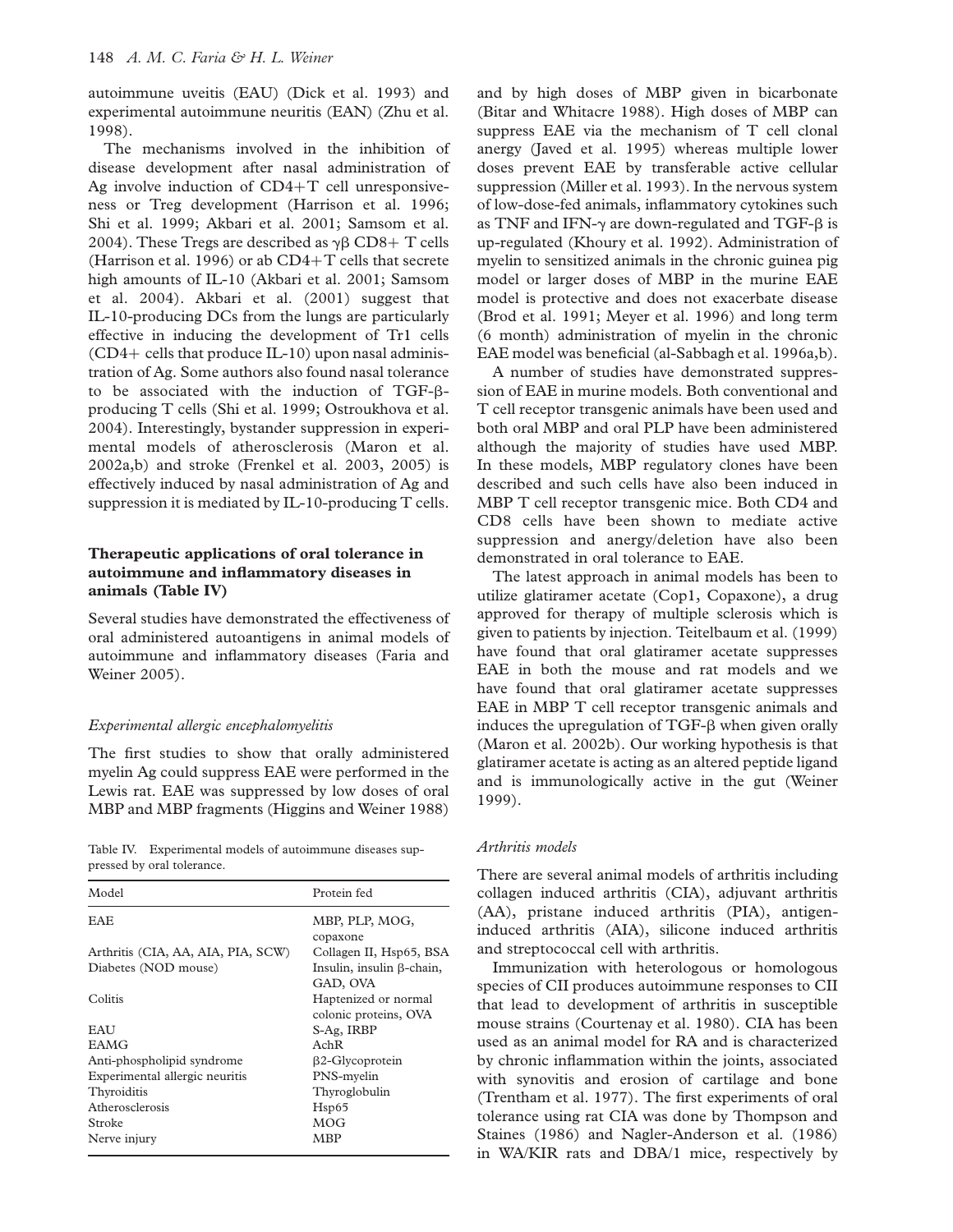immunizing with CII either in complete or in incomplete Freund's adjuvant (CFA). Feeding of CII prior to immunization delayed the onset and suppressed the incidence of CIA.

Collagen peptides are also capable of inducing CIA. Immunodominant collagen peptides have been used to suppress CIA by oral administration. Khare et al. (1995) induced CIA to DBA/1 mice by immunizing with human CII peptide (250–270) in CFA. Oral tolerance with human peptide CII (250–270) abolished anti-human and anti-mouse CII Ab and markedly reduced the disease severity both at early and effector phases.

Another major model for RA is AA, which is a wellcharacterized and fulminant form of experimental arthritis. Oral administration of chicken CII consistently suppressed the development of AA in Lewis rats and the suppression of AA could be adoptively transferred by T cells from CII fed animals (Zhang et al. 1990b).

HSP plays an important role in the AA model (van Eden et al. 1988). It was recently reported that oral administration of mycobacterial 65-kDa HSP suppressed the development of AA in rats (Haque et al. 1996). Suppression of AA was adoptive transferred by spleen cells from orally tolerized rats.

Oral tolerance is also effective in PIA (Thompson et al. 1993). Immunizing mice twice with 2, 6, 10, 14-tetramethylpentadecane (pristane) twice leads to arthritis after  $100 \sim 200$  days. Increasing doses of oral CII lowered both the incidence and severity of PIA.

Other animal models of arthritis that have been successfully treated by mucosal tolerance include streptococcal cell wall arthritis (Chen et al. 1998) and silicone induced arthritis (Yoshino 1995).

Methotrexate is a widely used drug in RA. We found that there is a synergistic effect between methotrexate and orally administered Ag such as MBP (al-Sabbagh et al. 1997) and a synergistic effect with oral methotrexate was also observed in the AA model (Weiner and Komagata 1998).

# Diabetes

Oral insulin has been shown to delay and in some instances, prevent diabetes in the NOD mouse model. Such suppression is transferable (Zhang et al. 1991), primarily with  $CD4^+$  cells (Bergerot et al. 1999). Immunohistochemistry of pancreatic islets of Langerhans isolated from insulin fed animals demonstrates decreased insulitis (Hancock et al. 1995). Oral insulin suppressed diabetes in a viral induced model of diabetes in which LCMV was expressed under the insulin promoter and animals infected with LCMV to induce diabetes (von Herrath et al. 1996). Protection was associated with protective cytokine shifts  $(II-4/II-10, TGF- $\beta$ )$  in the islets. It has also been shown that expression of  $TGF- $\beta$  in the pancreatic$  islets protects the NOD mouse from diabetes (King et al. 1998). Oral administration of  $\beta$ -chain of insulin, a 30-amino-acid peptide slowed the development of diabetes and prevented diabetes in some animals (Polanski et al. 1997). This effect was associated with a decrease IFN- $\gamma$  and an increase in IL-4, TGF- $\beta$  and IL-10 expression. Oral dosing of bacterial stimulants such as LPS and E. Coli extract OM-89 in NOD mice induces a Th2 shift in the gut cytokine gene expression and concomitantly, improves diabetes prevention by oral insulin administration (Bellmann et al. 1997). Oral administration of recombinant GAD from plant sources suppressed the development of diabetes in NOD mouse as does oral administration of a plantbased CTB-insulin fusion protein (Arakawa et al. 1998).

# **Colitis**

TGF-b appears to play a crucial role in the development of animal models of colitis, including TNBS-colitis, colitis in the IL-2-deficient animal model following systemic administration of TNP-KLH in adjuvant and in the model of Th1 colitis in SCID mice. It has been shown that TNBS colitis can be prevented by oral administration of TNBS, which acts via the induction of TNBS-specific TGF-b responses (Neurath et al. 1996). TNBS-induced colitis in rats can also be prevented by feeding either human colon epithelial cells or rat colonic epithelial extracts, but not human fibroblasts nor rat small intestine extracts, showing that tolerance is organ specific. Protected animals had low IFN- $\gamma$  and high  $TGF- $\beta$  levels and tolerance could be transferred by$ mesenteric lymph nodes cells (Dasgupta et al. 2001). In addition, colitis can be suppressed via bystander suppression by transfer of OVA transgenic  $CD4+$ -CD45high T cells (from DO.11.10 mice) into SCID mice (Zhou et al. 2004).

# Uveitis

Oral administration of S-Ag, a retinal autoantigen that induces EAU, or S-Ag peptides prevents or markedly diminishes the clinical appearance of S-Ag-induced disease as measured by ocular inflammation (Nussenblatt et al. 1990). S-Ag-induced EAU can also be suppressed by feeding an HLA peptide (Wildner and Thurau 1994). Feeding interphotoreceptor binding protein (IRBP) suppresses IRBP-induced disease and is potentiated by IL-2 (Rizzo et al. 1994). Oral feeding of retinal Ag not only can prevent acute disease but also can effectively suppress second attack in chronicrelapsing EAU, demonstrating that oral tolerance may have practical clinical implications in uveitis, which is predominantly a chronic-relapsing condition in humans (Thurau et al. 1997a,b). Other investigators have found that oral administration of bovine S-Ag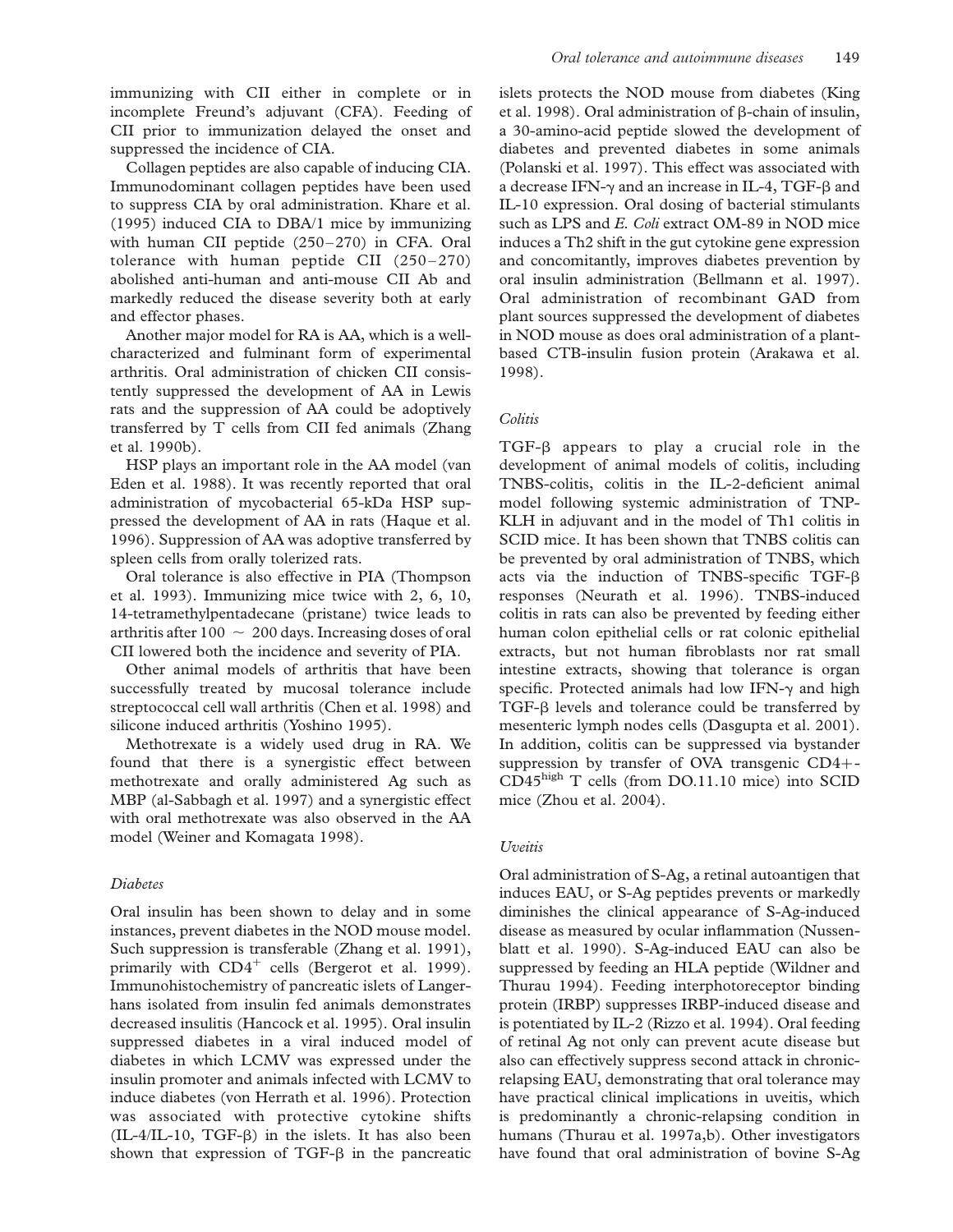peptides is very efficient in preventing EAU but could only inhibit mild disease if feeding was delayed until after immunization and relatively high feeding doses were required (Ma et al. 1998; Torseth and Gregerson 1998).

# Myasthenia

Although myasthenia gravis is an Ab-mediated disease, oral administration of the Torpedo acetylcholine receptor (AchR) to Lewis rats prevented or delayed the onset of myasthenia gravis. The levels of anti-AchR antibodies in the serum were lower in orally tolerized animals than in control animals. The effect was dose dependent and large doses of Ag (at least 5 mg of AchR) plus soybean tripsin inhibitor (STI) (Wang et al. 1993) were required, suggesting that anergy may be the primary mechanism. Purified AchR was found more effective than an unpurified mixture (Okumura et al. 1994).

# Other autoimmune diseases

The antiphospholipid syndrome is characterized by the presence of high titers of IgG anticardiolipin antibodies and/or lupus anticoagulant antibodies. Oral administration in BALB/c mice of low doses of  $\beta$ 2 glycoprotein prevented the serologic and clinical manifestation of experimental antiphospholipid syndrome upon immunization with the autoantigen. Decreased T cell responses, Ab responses and increased expression of  $TGF- $\beta$  which mediated the$ suppression was demonstrated. Tolerance was transferred by CD8 positive class I restricted TGF- $\beta$ secreting cells (Blank et al. 1998).

Immune complex disease can be suppressed both following administration of a single large dose of Ag (Browning and Parrott 1987) or by placing Ag in drinking water (Devey and Bleasdale 1984). These studies were performed before oral tolerance was applied to autoimmune diseases. It has also been raised whether defective oral tolerance may be associated with experimental IgA nephropathy (Gesualdo et al. 1990). A recent report shows that feeding of Ro 274 peptide or Ro 60 to BALB/c mice with Sjogren's syndrome-like disease (immunized with Ro 60 previously) drastically reduces salivary infiltrates and specific Ab production (Kurien et al. 2005).

Thyroiditis has been effectively suppressed following oral administration of either porcine or human thyroglobulin (Guimarães et al. 1995; Peterson and Braley-Mullen 1995). In the murine model, CD8 positive regulatory cells which produce IL-4 and TGF-b mediated the suppression (Guimaraes et al. 1995). These cells also appear to induce bystander suppression upon triggering with the fed Ag. Other investigators (Zhang and Kong 1998) reported that tolerance induced by IV administration of deaggregated thyroglobulin in experimental autoimmune thyroiditis (EAT) is dependent on  $CD4+$ T cells but independent of IL-4/IL-10.

Experimental allergic neuritis is the counterpart of EAE and can be suppressed both by oral administration of peripheral nerve proteins (Gaupp et al. 1997).

Link's group has experimented with administering Ag associated with more than one autoimmune disease and immunizing with a mixture of Ag. They have demonstrated that oral administration of AChR plus MBP suppresses EAMG and EAE (Wang et al. 1995). Thus, it appears there is no interference by one autoantigen versus another when they are from different target organs.

# Treatment of autoimmune diseases in humans using oral tolerance (Table V)

Based on the long history of oral tolerance and the safety of the approach, human trials have been initiated in autoimmune diseases, MS, RA, uveitis and diabetes. These initial trials suggest that there has been no systemic toxicity or exacerbation of disease, although clinical efficacy resulting in an approved drug has yet been demonstrated. Results in humans however, have paralleled several aspects of what has been observed in animals.

#### Table V. Human studies of oral tolerance application in autoimmune diseases.

A. Diabetes Preliminary report: Preserved beta-cell function as measured by endogenous C-peptide in new onset diabetics over 20 years old fed 1 mg; Oral insulin not beneficial in new onset disease fed 2.5 or 7.5 mg oral insulin for 1 year;

B. Multiple sclerosis Oral myelin decreased MRI lesions in  $DR2 +$  males, no effect on clinical relapse; Increased TGF-b secreting myelin cells after oral myelin;

C. RA

Oral collagen ameliorates RA; Oral collagen benefits juvenile RA in open label trial;  $20 \mu$ g best in double blind oral dosing trial of CII; Oral bovine collagen at higher doses without positive effect;  $60 \mu$ g oral collagen best in composite analysis of dosing trials; no different than placebo in phase III trial; Bovine collagen (0.5 mg) beneficial in placebo controlled trial; Oral collagen II beneficial in JRA clinically and immunologically in pilot trial;

D. Uveitis

Oral S-Ag appeared to allow medication taper, retinal mixture appeared to worsen uveitis; Oral HLA peptide allowed steroid taper;

E. Thyroid disease

Decreased cellular immunity to thyroglobulin in patients receiving oral thyroglobulin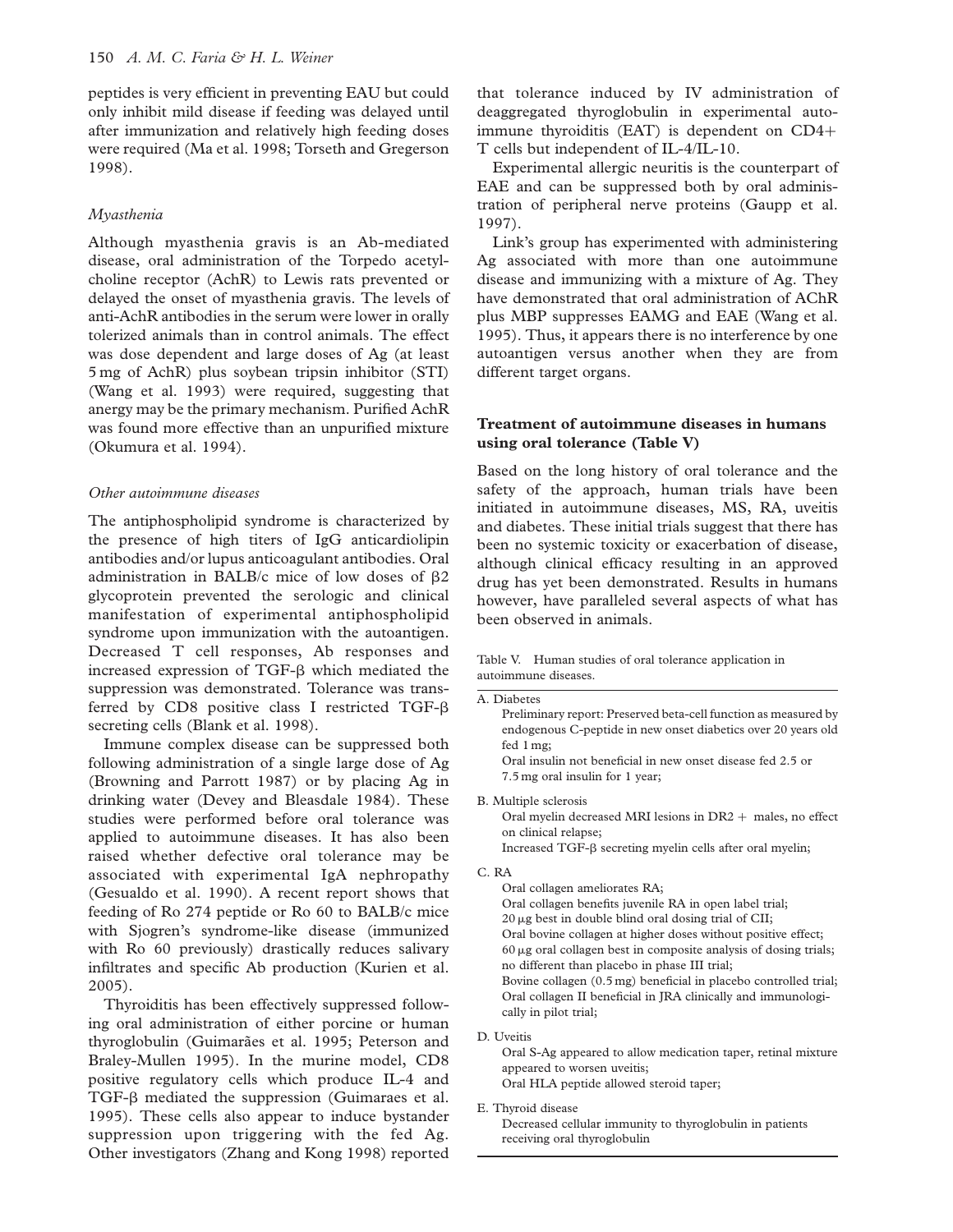### Diabetes

Six different trials are currently underway or completed in testing mucosally administered recombinant human insulin as a tolerizing agent in type 1 diabetes: (1) a multicenter double-blind study in the US evaluating oral insulin therapy versus placebo in adults and children with new-onset disease. Preliminary analysis suggests preserved beta cell function as measured by endogenous C-peptide insulin responses in patients diagnosed over age 20 years and fed 1 mg. versus placebo (Ergun-Longmire et al. 2004); (2) a double-blind study in France to compare oral insulin therapy and parenteral insulin therapy versus placebo in patients during the remission phase. Evaluation criteria include duration of remission, measures of insulin secretion/sensitivity and immunological parameters; no effect of treatment with 2.5 or 7.5 mg oral insulin was observed (Chaillous et al. 2000); (3) a multicenter double-blind study in Italy to evaluate whether the addition of oral insulin is able to improve the integrated parameters of metabolic control and modify immunological findings compared to placebo in patients with recent onset disease treated with intensive insulin therapy (IMDIAB VI). No effect of subcutaneous insulin was observed but a positive effect of 7.5 mg of oral insulin in a high risk cohort was observed and a repeat trial of 7.5 mg of oral insulin is being planned at patients at risk. (Skyler, J., Oral communication. Immunology of Diabetes Society Meeting, Cambridge, England, 2004); (4) a multicenter double-blind study in the US to determine if diabetes can be prevented by subcutaneous insulin therapy or oral insulin therapy in subjects at risk for diabetes (DPT-1); (5) a double-blind study in Australia evaluating aerosolized insulin versus placebo in patients with new-onset disease; and (6) a doubleblind study in Finland evaluating nasally administered insulin versus placebo in patients with new-onset disease. A recent report shows that oral insulin treatment of patients with type 1 diabetes for 12 months was able to deviate the pattern of response of their peripheral mononuclear cells towards an increased production of TGF-b (Monetini et al. 2004).

### Multiple sclerosis

In MS patients, MBP- and PLP-specific TGF-bsecreting Th3-type cells have been observed in the peripheral blood of patients treated with an oral bovine myelin preparation and not in patients who were untreated (Fukaura et al. 1996). These results demonstrate that it is possible to immunize via the gut for autoantigen-specific TGF-b-secreting cells in a human autoimmune disease by oral administration of the autoantigen. However, a completed 515 patient, placebo-controlled, double-blind phase III trial of single-dose bovine myelin in relapsing-remitting MS did not show differences between placebo and treated groups in the number of relapses; a large placebo effect was observed (AutoImmune Inc., Lexington, MA, USA). The dose of myelin was 300 mg given in capsule form and contained 8 mg MBP and 15 mg PLP. Preliminary analysis of magnetic resonance imaging data showed significant changes favoring oral myelin in certain patient subgroups. Trials in MS have been undertaken with the MBP analogue, glatiramer acetate, which is currently given by injection to MS patients but has been shown to be effective orally in animals and to induce regulatory cells that mediate bystander suppression (Teitelbaum et al. 1999; Weiner 1999). A phase III trial of oral glatiramer acetate given daily at 5 and 50 mg versus placebo found no clinical, MRI, or immunologic effects. Phase II trials testing oral GA at doses of 300 and 600 mg are currently in progress.

### Rheumatoid arthritis

In RA, a 280 patient double-blind phase II dosing trial of CII in liquid doses ranging from 20 to  $2500 \mu g$  per day for six months demonstrated statistically significant positive effects in the group treated with the lowest dose (Barnett and Kremer 1998). Oral administration of larger doses of bovine CII (1– 10 mg) did not show a significant difference between tested and placebo groups, although a higher prevalence of responders was reported for the groups treated with CII. These results are consistent with animal studies of orally administered CII in which protection against adjuvant- and Ag-induced arthritis and bystander suppression was observed only at the lower doses (Zhang et al. 1990b; Yoshino 1995). An open-label pilot study of oral collagen in juvenile RA gave positive results with no toxicity (Barnett et al. 1996). This lack of systemic toxicity is an important feature for the clinical use of oral tolerance, especially in children for whom the long-term effects of immunosuppressive drugs is unknown.

Five phase II randomized studies of oral CII have been performed and based on the results obtained, a multicenter double-blind phase III trial study of oral CII (Colloral®) was undertaken (AutoImmune Inc.). In the five double-blind phase II studies a total of 805 patients were treated with oral CII and 296 treated with placebo. Two of the studies have been published (Trentham et al. 1993; Barnett et al. 1998). The other three studies were included in a integrated analysis that led to the decision to carry out a phase III trial. A dose refinement study tested doses of 5, 20 and 60  $\mu$ g. Colloral at  $60 \mu$ g was found to be the most significant dose compared to other doses. Safety analysis demonstrated that Colloral was extraordinarily safe with no side effects. The magnitude of the clinical responses of Colloral appears to be on the same level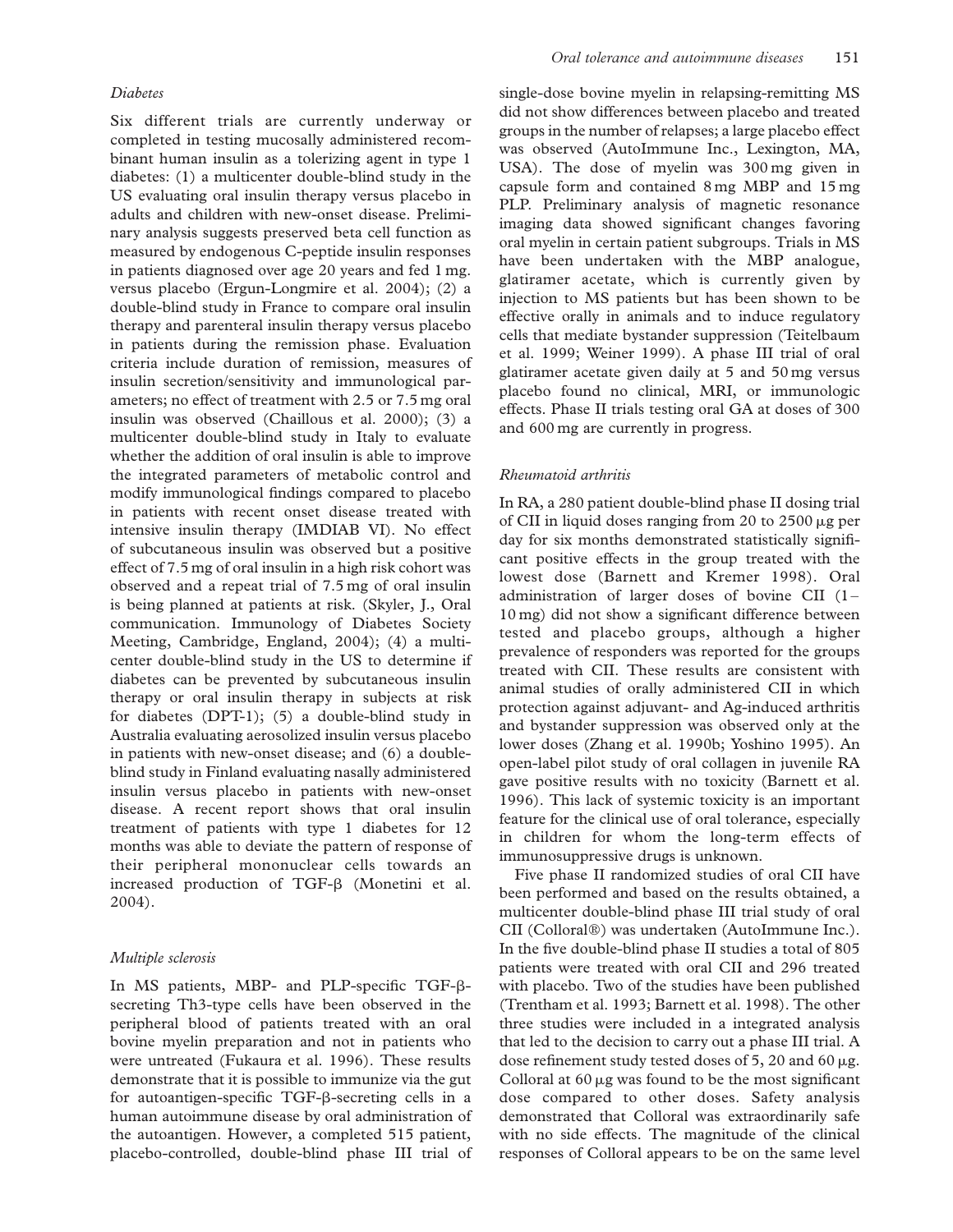### 152 A. M. C. Faria & H. L. Weiner

as NSAIDS for the majority of patients. However, there is a sub-group of patients that appear to have a more significant response to the medication. Based on these data, a 760-patient phase III trial was performed comparing  $60 \mu$ g of Colloral to placebo. However, no differences were observed. There was a large placebo effect in the control group. Subsequently, a placebo controlled trial of bovine collagen showed significant effects in those receiving 0.5 mg, but not in groups receiving 0.05 or 5 mg (Choy et al. 2001). Oral CII in juvenile RA was associated with clinical improvement and decreased CII specific IFN- $\gamma$  and increased TGF-b (Myers et al. 2001). Clinical trials are underway to determine whether withholding NSAIDS and prednisone will allow OT to be induced and whether oral CII has meaningful clinical efficacy in RA (Postlethwaite 2001).

### Uveitis

In uveitis, a pilot trial of S-Ag and an S-Ag mixture was conducted at the National Eye Institute (Bethesda, MD, USA) and showed positive trends with oral bovine S-Ag but not the retinal mixture (Nussenblatt et al. 1997). Feeding of peptide derived from patient's own HLA Ag appeared to have effect on uveitis in that patients could discontinue their steroids because of reduced intraocular inflammation mediated by oral tolerance (Thurau et al. 1997b).

### Thyroid

Thirteen patients receiving thyroid hormone replacement with synthetic thyroxin were randomly assigned to receive oral porcine thyroid or remain on synthetic T4 (Lee et al. 1998). Humoral and cellular immune responses were measured over the course of a year. A decrease in cellular immunity to thyroid peptides was observed in the fed versus the control group. No changes between groups were observed in autoantibody levels.

### **Other**

Positive effects were reported in an open label pilot study of oral type I collagen in patients with systemic sclerosis (McKown et al. 1997, 2000).

# Future directions

In spite of the negative results to date of phase III human trials of mucosal tolerance, many lessons have been learned from them as well as from the sucessful experiments with animal models. Based on the results of oral tolerance in uveitis in humans (Nussenblatt et al. 1997) and in animal models of myasthenia (Okumura et al. 1994) and EAE (Benson et al. 1999), it appears that protein mixtures may not be as effective oral tolerogens as purified proteins.

Although it is clear that oral Ag can suppress autoimmunity and inflammatory diseases in animals, it is now clear from all these studies that several factors need to be carefully considered to improve the effectiveness of oral tolerance in human disease: (1) the dose of Ag is crucial; (2) a clear immunological marker or immunological effect has to be established as a parameter for the follow-up of each disease; (3) some mucosal adjuvants that enhance induction of mucosal have been described and may need to be used; (4) purified proteins are more effective oral tolerogens than protein mixtures; (5) frequency of oral administration interferes with efficiency of suppression achieved; (6) combination therapy using conventional anti-inflammatory and immunosuppressive drugs may yield a better result; and (7) early therapy is an important factor since oral tolerance is mostly effective before or shortly after disease onset.

#### References

- Akbari O, DeKruyff RH, Umetsu DT. 2001. Pulmonary dendritic cells producing IL-10 mediate tolerance induced by respiratory exposure to antigen. Nat Immunol 2(8):725–731.
- al-Sabbagh A, Miller A, Santos LMB, Weiner HL. 1994. Antigendriven tissue-specific suppression following oral tolerance: Orally administered myelin basic protein suppresses proteolipid induced experimental autoimmune encephalomyelitis in the SJL mouse. Eur J Immunol 24:2104–2109.
- al-Sabbagh A, Nelson PA, Akselband Y, Sobel RA, Weiner HL. 1996a. Antigen-driven peripheral immune tolerance: Suppression of experimental autoimmmune encephalomyelitis and collagen-induced arthritis by aerosol administration of myelin basic protein or type II collagen. Cell Immunol 171:111–119.
- al-Sabbagh AM, Goad EP, Weiner HL, Nelson PA. 1996b. Decreased CNS inflammation and absence of clinical exacerbation of disease after six months oral administration of bovine myelin in diseased SJL/J mice with chronic relapsing experimental autoimmune encephalomyelitis. J Neurosci Res 45(4): 424–429.
- al-Sabbagh AM, Garcia G, Slavin AJ, Weiner HL, Nelson PA. 1997. Combination therapy with oral myelin basic protein and oral methotrexate enhances suppression of experimental autoimmune encephalomyelitis. Neurology 48:A421.
- Arakawa T, Yu J, Chong DK, Hough J, Engen PC, Langridge WH. 1998. A plant-based cholera toxin B subunit-insulin fusion protein protects against the development of autoimmune diabetes. Nat Biotechnol 16:934–938.
- Avrameas S. 1991. Natural autoantibodies. From "horror autotoxicus" to "gnothi seauton". Immunol Today 12:154–159.
- Bai XF, Shi FD, Xiao BG, Li HL, van der Meide PH, Link H. 1997. Nasal administration of myelin basic protein prevents relapsing experimental autoimmune encephalomyelitis in DA rats by activating regulatory cells expressing IL-4 and TGF-beta mRNA. J Neuroimmunol 80(1–2):65–75.
- Barnett ML, Combitchi D, Trentham DE. 1996. A pilot trial of oral type II collagen in the treatment of juveline rheumatoid arthritis. Arthritis Rheum 4:623–628.
- Barnett ML, Kremer JM, St Clair EW, Clegg DO, Furst D, Weisman M, Fletcher MJ, Chasan-Taber S, Finger E, Morales A, Le CH, Trentham DE. 1998. Treatment of rheumatoid arthritis with oral type II collagen. Results of a multicenter,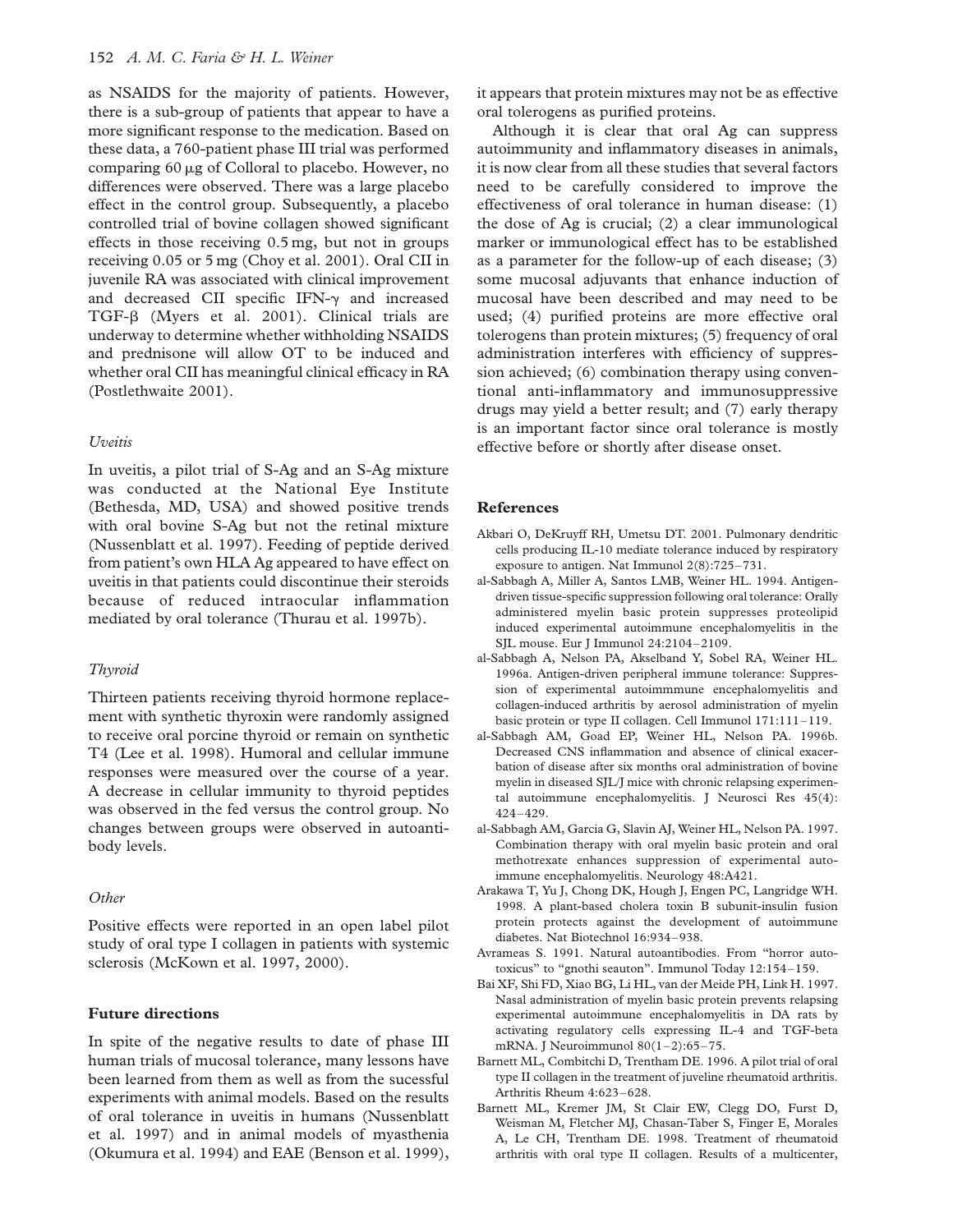double-blind, placebo-controlled trial. Arthritis Rheum 41:290–297.

- Becker KJ, McCarron RM, Ruetzler C, Laban O, Sternberg E, Flanders KC, Hallenbeck JM. 1997. Immunologic tolerance to myelin basic protein decreases stroke size after transient focal cerebral ischemia. Proc Natl Acad Sci USA 94:10873–10878.
- Bellmann K, Kolb H, Hartmann B, Rothe H, Rowsell P, Rastegar S, Burghardt K, Scott FW. 1997. Intervention in autoimmune diabetes by targeting the gut immune system. Int J Immunopharmacol 19:573–577.
- Benson JM, Stuckman SS, Cox KL, Wardrop RM, Gienapp IE, Cross AH, Trotter JL, Whitacre CC. 1999. Oral administration of myelin basic protein is superior to myelin in suppressing established relapsing experimental autoimmune encephalomyelitis. J Immunol 162:6247–6254.
- Bergerot I, Arreaza GA, Cameron MJ, Burdick MD, Strieter RM, Chensue SW, Chakrabarti S, Delovitch TL. 1999. Insulin Bchain reactive  $CD4+$  regulatory T-cells induced by oral insulin treatment protect from type 1 diabetes by blocking the cytokine secretion and pancreatic infiltration of diabetogenic effector T-cells. Diabetes 48:1720–1729.
- Bitar DM, Whitacre CC. 1988. Suppression of experimental autoimmune encephalomyelitis by the oral administration of myelin basic protein. Cell Immunol 112:364–370.
- Blank M, George J, Barak V, Tincani A, Koike T, Shoenfeld Y. 1998. Oral tolerance to low dose beta 2-glycoprotein I: Immunomodulation of experimental antiphospholipid syndrome. J Immunol 161:5303–5312.
- Brod SA, al-Sabbagh A, Sobel RA, Hafler DA, Weiner HL. 1991. Suppression of experimental autoimmune encephalomyelitis by oral administration of myelin antigens: IV. Suppression of chronic relapsing disease in the Lewis rat and strain 13 guinea pig. Ann Neurol 29:615–622.
- Browning MJ, Parrott DM. 1987. Protection from chronic immune complex nephritis by a single dose of antigen administered by the intragastric route. Adv Exp Med Biol 216B:1619–1625.
- Burnet M. 1959. The clonal selection theory of acquired immunity. Nashville, Tennessee: Vanderbilt University Press.
- Carvalho CR, Verdolin BA, de Souza AV, Vaz NM. 1994. Indirect effects of oral tolerance in mice. Scand J Immunol 39:533–538.
- Carvalho CR, Verdolin BA, Vaz NM. 1997. Indirect effects of oral tolerance cannot be ascribed to bystander suppression. Scand J Immunol 45:276–281.
- Chaillous L, Lefevre H, Thivolet C, Boitard C, Lahlou N, Atlan-Gepner C, Bouhanick B, Mogenet A, Nicolino M, Carel JC, Lecomte P, Marechaud R, Bougneres P, Charbonnel B, Sai P. 2000. Oral insulin administration and residual beta-cell function in recent-onset type 1 diabetes: A multicentre randomised controlled trial. Diabete insuline orale group. Lancet 356:545–549.
- Chen Y, Kuchroo V, Inobe J, Hafler DA, Weiner HL. 1994. Regulatory T cell clones induced by oral tolerance: Suppression of autoimmune encephalomyelites. Science 265:1237–1240.
- Chen Y, Inobe J, Marks R, Gonnella P, Kuchroo VK. 1995. Peripheral deletion of antigen-reactive T cells in oral tolerance. Nature 376:177–180.
- Chen Y, Inobe J, Kuchroo VK, Baron JL, Janeway CA Jr, Weiner HL. 1996. Oral tolerance in myelin basic protein T-cell receptor transgenic mice: Suppression of autoimmune encephalomyelitis and dose-dependent induction of regulatory cells. Proc Natl Acad Sci USA 93:388–391.
- Chen W, Jin W, Cook M, Weiner HL, Wahl SM. 1998. Oral delivery of group A streptococcal cell walls augments circulating TGFbeta and suppresses streptococcal cell wall arthritis. J Immunol 161:6297–6304.
- Chen W, Jin W, Tian H, Sicurello P, Frank M, Orenstein JM, Wahl SM. 2001. Requirement for transforming growth factor beta1 in controlling T cell apoptosis. J Exp Med 194:439–453.
- Chen W, Jin W, Hardegen N, Lei KJ, Li L, Marinos N, McGrady G, Wahl SM. 2003. Conversion of peripheral  $CD4+CD25$  naive T cells to  $CD4+CD25+$  regulatory T cells by TGF-beta induction of transcription factor Foxp3. J Exp Med 198: 1875–1886.
- Choy EH, Scott DL, Kingsley GH, Thomas S, Murphy AG, Staines N, Panayi GS. 2001. Control of rheumatoid arthritis by oral tolerance. Arthritis Rheum 44:1993–1997.
- Cohen IR, Young DB. 1991. Autoimmunity, microbial immunity and the immunological homunculus. Immunol Today 12(4):105–110.
- Conde AA, Stransky B, Faria AM, Vaz NM. 1998. March Interruption of recently induced immune responses by oral administration of antigen. Braz J Med Biol Res 31(3):377–380.
- Courtenay JS, Dallman MJ, Dayan AD, Martin A, Mosedale B. 1980. Immunisation against heterologous type II collagen induces arthritis in mice. Nature 283:666–668.
- Cross AH, Tuohy VK, Raine CS. 1993. Development of reactivity to new myelin antigens during chronic relapsing autoimmune demyelination. Cell Immunol 146:261–269.
- Daniel D, Wegmann DR. 1996. Protection of nonobese diabetic mice from diabetes by intranasal or subcutaneous administration of insulin peptide B-(9–23). Proc Natl Acad Sci USA. 93(2):956–960.
- Dasgupta A, Kesari KV, Ramaswamy KK, Amenta PS, Das KM. 2001. Oral administration of unmodified colonic but not small intestinal antigens protects rats from hapten-induced colitis. Clin Exp Immunol 125:41–47.
- Devey ME, Bleasdale K. 1984. Antigen feeding modifies the course of antigen-induced immune complex disease. Clin Exp Immunol 56:637–644.
- Dick AD, Cheng YF, McKinnon A, Liversidge J, Forrester JV. 1993. Nasal administration of retinal antigens suppresses the inflammatory response in experimental allergic uveoretinitis. A preliminary report of intranasal induction of tolerance with retinal antigens. Br J Ophthalmol 77(3):171–175.
- Eaton AD, Xu D, Garside P. 2003. Administration of exogenous interleukin-18 and interleukin-12 prevents the induction of oral tolerance. Immunology 108:196–203.
- Ergun-Longmire B, Marker J, Zeidler A, Rapaport R, Raskin P, Bode B, Schatz D, Vargas A, Rogers D, Schwartz S, Malone J, Krischer J, Maclaren NK. 2004. Oral insulin therapy to prevent progression of immune-mediated (type 1) diabetes. N Y Acad Sci 1029:260–277.
- Fadok VA, Bratton DL, Konowal A, Freed PW, Westcott JY, Henson PM. 1998. Macrophages that have ingested apoptotic cells in vitro inhibit proinflammatory cytokine production through autocrine/paracrine mechanisms involving TGF-beta, PGE2, and PAF. J Clin Invest 101:890–898.
- Faria AM, Weiner HL. 2005. Oral tolerance. Immunol Rev 206:232–259.
- Faria AM, Maron R, Ficker SM, Slavin AJ, Spahn T, Weiner HL. 2003. Oral tolerance induced by continuous feeding: Enhanced up-regulation of transforming growth factor-beta/interleukin-10 and suppression of experimental autoimmune encephalomyelitis. J Autoimmun 20:135–145.
- Frenkel D, Huang Z, Maron R, Koldzic DN, Hancock WW, Moskowitz MA, Weiner HL. 2003. Nasal vaccination with myelin oligodendrocyte glycoprotein reduces stroke size by inducing IL-10-producing CD4+ T cells. J Immunol 171: 6549–6555.
- Frenkel D, Huang Z, Maron R, Koldzic DN, Moskowitz MA, Weiner HL. 2005. Neuroprotection by IL-10-producing MOG CD4+ T cells following ischemic stroke. J Neurol Sci 233  $(1-2):125-132.$
- Friedman A, Weiner HL. 1994. Induction of anergy or active suppression following oral tolerance is determined by antigen dosage. Proc Natl Acad Sci USA 91:6688–6692.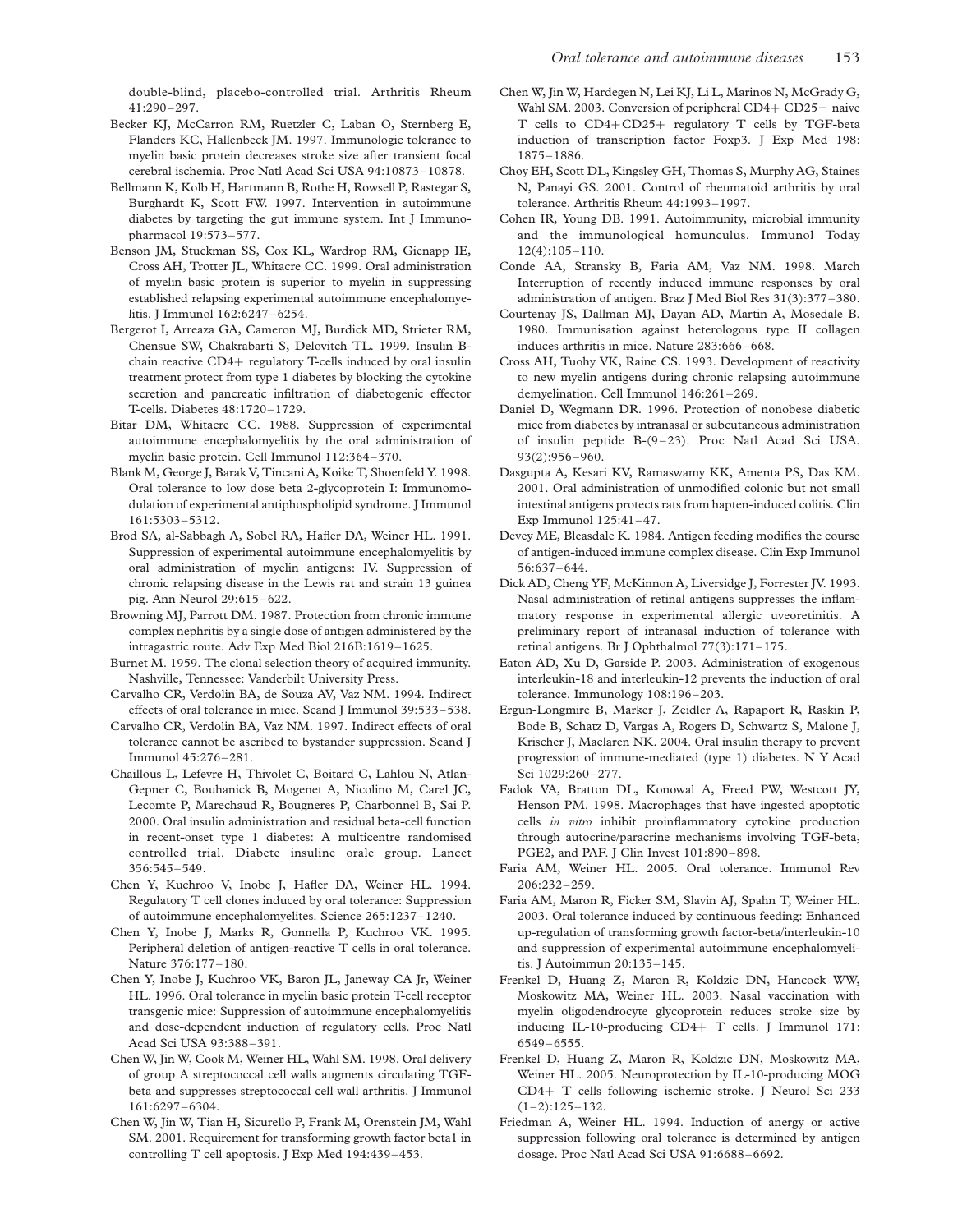- Fukaura H, Kent SC, Pietrusewicz MJ, Khoury SJ, Weiner HL, Hafler DA. 1996. Induction of circulating myelin basic protein and proteolipid protein-specific transforming growth factorbeta1-secreting Th3 T cells by oral administration of myelin in multiple sclerosis patients. J Clin Invest 98:70–77.
- Garcia G, Komagata Y, Slavin AJ, Maron R, Weiner HL. 1999. Suppression of collagen-induced arthritis by oral or nasal administration of type II collagen. J Autoimmun 13(3): 315–324.
- Gaupp S, Hartung HP, Toyka K, Jung S. 1997. Modulation of experimental autoimmune neuritis in Lewis rats by oral application of myelin antigens. J Neuroimmunol 79:129–137.
- Gesualdo L, Lamm ME, Emancipator SN. 1990. Defective oral tolerance promotes nephritogenesis in experimental IgA nephropathy induced by oral immunization. J Immunol 145:3684–3691.
- Goeringer GC, Vidic B. 1987. The embryogenesis and anatomy of Waldeyer's ring. Otolaryngol Clin North Am 20(2):207–217.
- Gong ZH, Jin HQ, Jin YF, Zhang YZ. 2005. Expression of cholera toxin B subunit and assembly as functional oligomers in silkworm. J Biochem Mol Biol 38(6):717–724.
- Groux H, O'Garra A, Bigler M, Rouleau M, Antonenko S, de Vries JE, Roncarolo MG. 1997. A CD4+ T-cell subset inhibits antigen-specific T-cell responses and prevents colitis. Nature 389:737–742.
- Guimaraes VC, Quintans J, Fisfalen ME, Straus FH, Wilhelm K, Medeiros-Neto A, DeGroot LJ. 1995. Suppression of development of experimental autoimmune thyroiditis by oral administration of thyroglobulin. Endocrinology 136:3353–3359.
- Hancock WW, Polanski M, Zhang J, Blogg N, Weiner HL. 1995. Suppression of insulitis in non-obese diabetic (NOD) mice by oral insulin administration is associated with selective expression of interleukin-4 and -10, transforming growth factor-beta, and prostaglandin-E. Am J Pathol 147:1193–1199.
- Haque MA, Yoshino S, Inada S, Nomaguchi H, Tokunaga O, Kohashi O. 1996. Suppression of adjuvant arthritis in rats by induction of oral tolerance to mycobacterial 65-kDa heat shock protein. Eur J Immunol 26:2650–2656.
- Harats D, Yacov N, Gilburd B, Shoenfeld Y, George J. 2002. Oral tolerance with heat shock protein 65 attenuates Mycobacterium tuberculosis-induced and high-fat-diet-driven atherosclerotic lesions. J Am Coll Cardiol 40:1333–1338.
- Harrison LC. 1992. Islet cell antigens in insulin-dependent diabetes: Pandora's box revisited. Immunol Today 13:348–352.
- Harrison LC, Dempsey-Collier M, Kramer DR, Takahashi K. 1996. Aerosol insulin induces regulatory CD8 gamma delta T cells that prevent murine insulin-dependent diabetes. J Exp Med 184 (6):2167–2174.
- Higgins PJ, Weiner HL. 1988. Suppression of experimental autoimmune encephalomyelitis by oral administration of myelin basic protein and its fragments. J Immunol 140:440–445.
- Holmgren J, Czerkinsky C, Eriksson K, Mharandi A. 2003. Mucosal immunisation and adjuvants: A brief overview of recent advances and challenges. Vaccine 21(Suppl. 2):S89–S95.
- Horwitz DA, Zheng SG, Gray JD. 2003. The role of the combination of IL-2 and TGF-beta or IL-10 in the generation and function of CD4+ CD25+ and CD8+ regulatory T cell subsets. J Leukoc Biol 74:471–478.
- Inada S, Yoshino S, Haque MA, Ogata Y, Kohashi O. 1997. Clonal anergy is a potent mechanism of oral tolerance in the suppression of acute antigen-induced arthritis in rats by oral administration of the inducing antigen. Cell Immunol 175:67–75.
- Inobe J, Slavin AJ, Komagata Y, Chen Y, Liu L, Weiner HL. 1998. IL-4 is a differentiation factor for transforming growth factorbeta secreting Th3 cells and oral administration of IL-4 enhances oral tolerance in experimental allergic encephalomyelitis. Eur J Immunol 28:2780–2790.
- Javed NH, Gienapp IE, Cox KL, Whitacre CC. 1995. Exquisite peptide specificity of oral tolerance in experimental autoimmune encephalomyelitis. J Immunol 155:1599–1605.
- Karpus WJ, Kennedy KJ, Smith WS, Miller SD. 1996. Inhibition of relapsing experimental autoimmune encephalomyelitis in SJL mice by feeding the immunodominant PLP139-151 peptide. J Neurosci Res 45:410–423.
- Kerlero de Rosbo N, Milo R, Lees MB, Burger D, Bernard CC, Ben-Nun A. 1993. Reactivity to myelin antigens in multiple sclerosis. Peripheral blood lymphocytes respond predominantly to myelin oligodendrocyte glycoprotein. J Clin Invest 92:2602–2608.
- Khare SD, Krco CJ, Griffiths MM, Luthra HS, David CS. 1995. Oral administration of an immunodominant human collagen peptide modulates collagen-induced arthritis. J Immunol 155:3653–3659.
- Khoury SJ, Hancock WW, Weiner HL. 1992. Oral tolerance to myelin basic protein and natural recovery from experimental autoimmune encephalomyelites are associated with downregulation of inflammatory cytokines and differential upregulation of transforming growth factor b, interleukin 4, and prostraglandin E expression in the brain. J Exp Med 176:1355–1364.
- Kim WU, Lee WK, Ryoo JW, Kim SH, Kim J, Youn J, Min SY, Bae EY, Hwang SY, Park SH, Cho CS, Park JS, Kim HY. 2002. Suppression of collagen-induced arthritis by single administration of poly(lactic-co-glycolic acid) nanoparticles entrapping type II collagen: A novel treatment strategy for induction of oral tolerance. Arthritis Rheum 46:1109–1120.
- King C, Davies J, Mueller R, Lee MS, Krahl T, Yeung B, O'Connor E, Sarvetnick N. 1998. TGF-beta1 alters APC preference, polarizing islet antigen responses toward a Th2 phenotype. Immunity 8:601–613.
- Kurien BT, Asfa S, Li C, Dorri Y, Jonsson R, Scofield RH. 2005. Induction of oral tolerance in experimental Sjogren's syndrome autoimmunity. Scand J Immunol 61(5):418–425.
- Lacroix-Desmazes S, Kaveri SV, Mouthon L, Ayouba A, Malanchere E, Coutinho A, Kazatchkine MD. 1998. Selfreactive antibodies (natural autoantibodies) in healthy individuals. J Immunol Methods 216(1–2):117–137.
- Lanzavecchia A. 1998. Immunology. Licence to kill. Nature 393:413–414.
- Lee S, Scherberg N, DeGroot LJ. 1998. Induction of oral tolerance in human autoimmune thyroid disease. Thyroid 8:229–234.
- Lehmann PV, Forsthuber T, Miller A, Sercarz EE. 1992. Spreading of T-cell autoimmunity to cryptic determinants of an autoantigen. Nature 358:155–157.
- Li HL, Liu JQ, Bai XF, vn der Meide PH, Link H. 1998. Dosedependent mechanisms relate to nasal tolerance induction and protection against experimental autoimmune encephalomyelitis in Lewis rats. Immunology. 94(3):431–437.
- Liu JQ, Bai XF, Shi FD, Xiao BG, Li HL, Levi M, Mustafa M, Wahren B, Link H. 1998. Inhibition of experimental autoimmune encephalomyelitis in Lewis rats by nasal administration of encephalitogenic MBP peptides: Synergistic effects of MBP 68–86 and 87–99. Int Immunol 10(8):1139–1148.
- Lu S, Holmdahl R. 1999. Different therapeutic and bystander effects by intranasal administration of homologous type II and type IX collagens on the collagen-induced arthritis and pristaneinduced arthritis in rats. Clin Immunol 90(1):119–127.
- Ma CG, Zhang GX, Xiao BG, Link J, Olsson T, Link H. 1995. Suppression of experimental autoimmune myasthenia gravis by nasal administration of acetylcholine receptor. J Neuroimmunol  $58(1):51-60.$
- Ma D, Mellon J, Niederkorn JY. 1998. Conditions affecting enhanced corneal allograft survival by oral immunization. Invest Ophthalmol Vis Sci 39:1835–1846.
- Maron R, Palanivel V, Weiner HL, Harn DA. 1998. Oral administration of schistosome egg antigens and insulin  $\beta$ -chain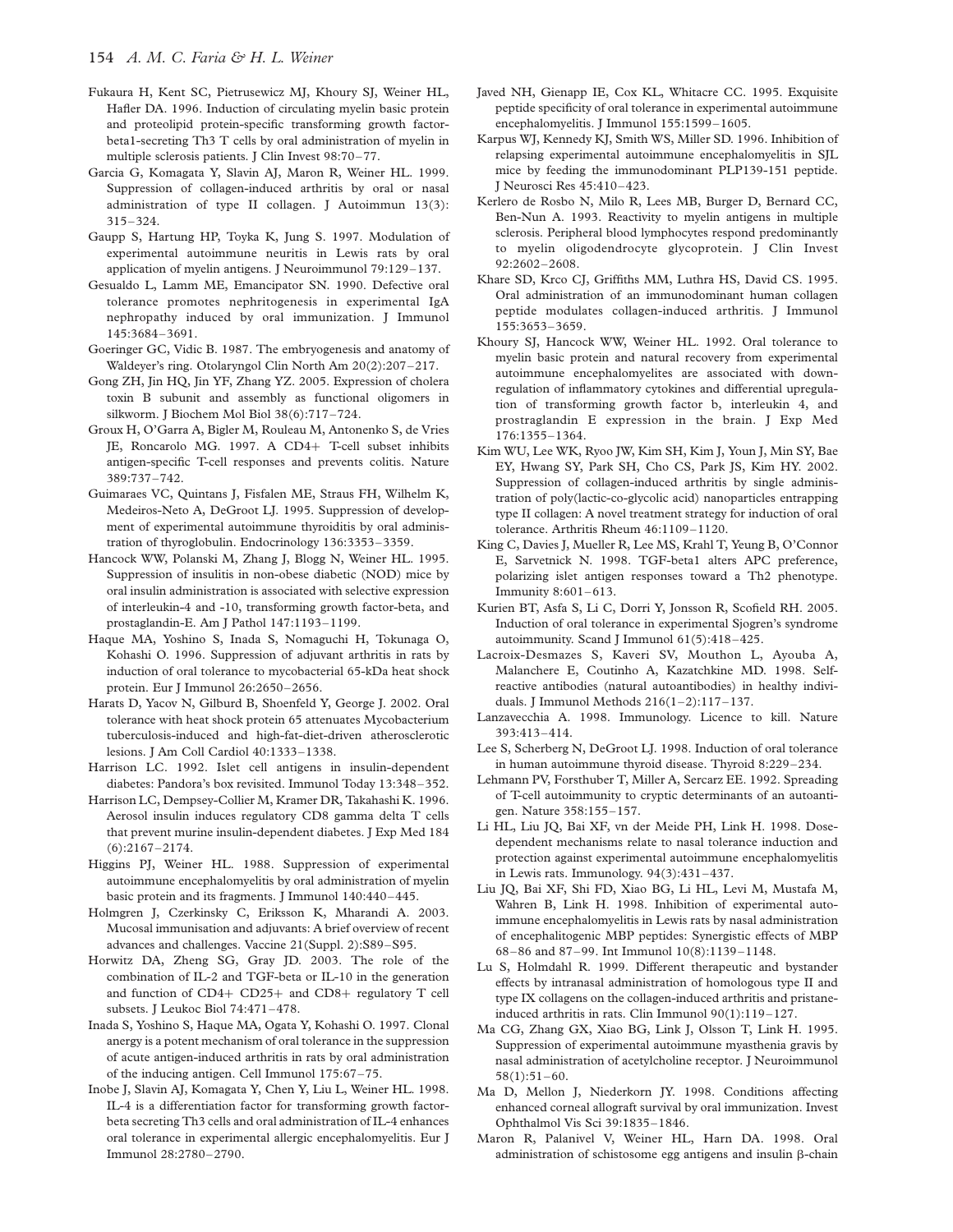generates and enhances Th2-type responses in NOD mice. Clin Immunol Immunopathol 87:85–92.

Maron R, Sukhova G, Faria AM, Hoffmann E, Mach F, Libby P, Weiner HL. 2002a. Mucosal administration of heat shock protein-65 decreases atherosclerosis and inflammation in aortic arch of low-density lipoprotein receptor-deficient mice. Circulation 106(13):1708–1715.

Maron R, Slavin AJ, Hoffmann E, Komagata Y, Weiner HL. 2002b. Oral tolerance to copolymer 1 in myelin basic protein (MBP) TCR transgenic mice: Cross-reactivity with MBP-specific TCR and differential induction of anti-inflammatory cytokines. Int Immunol 14(2):131–138.

- Marth T, Strober W, Kelsall BL. 1996. High dose oral tolerance in Ova TCR-transgenic mice: Systemic neutralization of interleukin 12 augments TGF-b secretion and T cell apoptosis. J Immunol 157:2348–2357.
- Masuda K, Horie K, Suzuki R, Yoshikawa T, Hirano K. 2002. Oral delivery of antigens in liposomes with some lipid compositions modulates oral tolerance to the antigens. Microbiol Immunol 46:55–58.
- McKown KM, Carbone LD, Bustillo J, Sever JM, Kang AH, Postlethwaite AE. 1997. Open trial of oral type I collagen in patients with systemic sclerosis. Arthritis Rheum 40:S100.
- McKown KM, Carbone LD, Bustillo J, Seyer JM, Kang AH, Postlethwaite AE. 2000. Induction of immune tolerance to human type I collagen in patients with systemic sclerosis by oral administration of bovine type I collagen. Arthritis Rheum 43:1054–1061.
- Melamed D, Friedman A. 1993. Direct evidence for anergy in T lymphocytes tolerized by oral administration of ovalbumin. Eur J Immunol 23:935–942.
- Mengel J, Favaro P, Meyer A, Motta V, de Alencar R, Postol E, Cardillo F. 2005. Potentiation of immunological tolerance induction in adult mice by co-administration of pooled normal IgG and oral tolerogens: A potential therapeutic approach for autoimmune diseases. Med Hypotheses 64(5):978–985.
- Metzler B, Wraith DC. 1993. Inhibition of experimental autoimmune encephalomyelitis by inhalation but not oral administration of the encephalitogenic peptide: Influence of MHC binding affinity. Int Immunol 5(9):1159–1165.
- Meyer A, Gienapp I, Cox K, Goverman J, Hood L, Whitacre C. 1996. Oral tolerance in myelin basic protein TCR transgenic mice. Ann N Y Acad Sci 778:412–413.
- Meyer AL, Benson J, Song F, Javed N, Gienapp IE, Goverman J, Brabb TA, Hood L, Whitacre CC. 2001. Rapid depletion of peripheral antigen-specific T cells in TCR-transgenic mice after oral administration of myelin basic protein. J Immunol 166:5773–5781.
- Miller A, Lider O, Weiner HL. 1991. Antigen driven bystander suppression after oral administration of antigen. J Exp Med 174:791–798.
- Miller A, Lider O, Roberts AB, Sporn MB, Weiner HL. 1992. Suppressor T cells generated by oral tolerization to myelin basic protein suppress both in vivo and in vitro immune response by the release of transforming growth factor beta after antigen-specific triggering. Proc Natl Acad Sci USA 89:421–425.
- Miller A, Zhang ZJ, Sobel RA, al-Sabbagh A, Weiner HL. 1993. Suppression of experimental autoimmune encephalomyelitis by oral administration of myelin basic protein. VI. Suppression of adoptively transfered disease and differential effects of oral vs. intravenous tolerization. J Neuroimmunol 46:73–82.
- Modigliani Y, Coutinho A, Pereira P, Le Douarin N, Thomas-Vaslin V, Burlen-Defranoux O, Salaun J, Bandeira A. 1996. Establishment of tissue-specific tolerance is driven by regulatory T cells selected by thymic epithelium. Eur J Immunol August 26(8):1807–1815.
- Monetini L, Cavallo MG, Sarugeri E, Sentinelli F, Stefanini L, Bosi E, Thorpe R, Pozzilli P. 2004. Immunotherapy Diabetes (IMDIAB) group. Cytokine profile and insulin antibody IgG

subclasses in patients with recent onset type 1 diabetes treated with oral insulin. Diabetologia 47(10):1795–1802.

- Monsonego A, Beserman ZP, Kipnis J, Yoles E, Weiner HL, Schwartz M. 2003. Beneficial effect of orally administered myelin basic protein in EAE-susceptible Lewis rats in a model of acute CNS degeneration. J Autoimmun 21:131–138.
- Mowat AM, Strobel S, Drummond HE, Ferguson A. 1982. Immunological response to fed protein antigens in mice. I. Reversal of oral tolerance to ovalbumin by cyclophosphamide. Immunology 45:105–113.
- Mucida D, Kutchukhidze N, Erazo A, Russo M, Lafaille JJ, Curotto de Lafaille MA. 2005. Oral tolerance in the absence of naturally occurring Tregs. J Clin Invest 115(7):1923–1933.
- Myers LK, Seyer JM, Stuart JM, Kang AH. 1997. Suppression of murine collagen-induced arthritis by nasal administration of collagen. Immunology  $90(2):161-164$ .
- Myers LK, Higgins GC, Finkel TH, Reed AM, Thompson JW, Walton RC, Hendrickson J, Kerr NC, Pandya-Lipman RK, Shlopov BV, Stastny P, Postelthwaite AE, Kang AH. 2001. Juvenile arthritis and autoimmunity to type II collagen. Arthritis Rheum 44(8):1775–1781.
- Nagatani K, Sagawa K, Komagata Y, Yamamoto K. 2004. Peyer's patch dendritic cells capturing oral antigen interact with antigenspecific t cells and induce gut-homing  $CD4+CD25+$  regulatory T Cells in Peyer's patches. Ann N Y Acad Sci 1029: 366–370.
- Nagler-Anderson C, Bober LA, Robinson ME, Siskind GW, Thorbecke JG. 1986. Suppression of type II collagen-induced arthritis by intragastric administration of soluble type II collagen. Proc Nat Acad Sci USA 83:7443–7446.
- Nakamura K, Kitani A, Strober W. 2001. Cell contact-dependent immunosuppression by  $CD4(+)CD25(+)$  regulatory T cells is mediated by cell surface-bound transforming growth factor beta. J Exp Med 194:629–644.
- Nakamura K, Kitani A, Fuss I, Pedersen A, Harada N, Nawata H, Strober W. 2004. TGF-beta 1 plays an important role in the mechanism of  $CD4+CD25+$  regulatory T cell activity in both humans and mice. J Immunol 172:834–842.
- Nelson PA, Akselband Y, Dearborn SM, Al-Sabbagh A, Tian ZJ, Gonnella PA, Zamvil SS, Chen Y, Weiner HL. 1996. Effect of oral beta interferon on subsequent immune responsiveness. Ann N Y Acad Sci 778:145–155.
- Neurath MF, Fuss I, Kelsall BL, Presky DH, Waegell W, Strober W. 1996. Experimental granulomatous colitis in mice is abrogated by induction of TGF-beta-mediated oral tolerance. J Exp Med 183:2605–2616.
- Nussenblatt RB, Caspi RR, Mahdi R, Chaochau C, Roberge F, Lide O, Weiner HL. 1990. Inhibition of S antigen induced experimental autoimmune uveoretinitis by oral induction of tolerance with S antigen. J Immunol 144:1689-1695.
- Nussenblatt RB, Gery I, Weiner HL, Ferris FL, Shiloach J, Remaley N, Perry C, Caspi RR, Hafler DA, Foster CS, Whitcup SM. 1997. Treatment of uveitis by oral administration of retinal antigens: Results of a phase I/II randomized masked trial. Am J Ophthalmol 123:583–592.
- Oida T, Zhang X, Goto M, Hachimura S, Totsuka M, Kaminogawa S, Weiner HL. 2003.  $CD4+CD25 - T$  cells that express latency-associated peptide on the surface suppress CD4+-CD45RBhigh-induced colitis by a TGF-beta-dependent mechanism. J Immunol 170:2516–2522.
- Okumura S, McIntosh K, Drachman DB. 1994. Oral administration of acetylcholine receptor: Effects on experimental myasthenia gravis. Ann Neurol 36:704–713.
- Ostroukhova M, Seguin-Devaux C, Oriss TB, Dixon-McCarthy B, Yang L, Ameredes BT, Corcoran TE, Ray A. 2004. Tolerance induced by inhaled antigen involves  $CD4(+)$  T cells expressing membrane-bound TGF-beta and FOXP3. J Clin Invest 114(1):28–38.
- Paul WE, Seder RA. 1994. Lymphocyte responses and cytokines. Cell 76:241–251.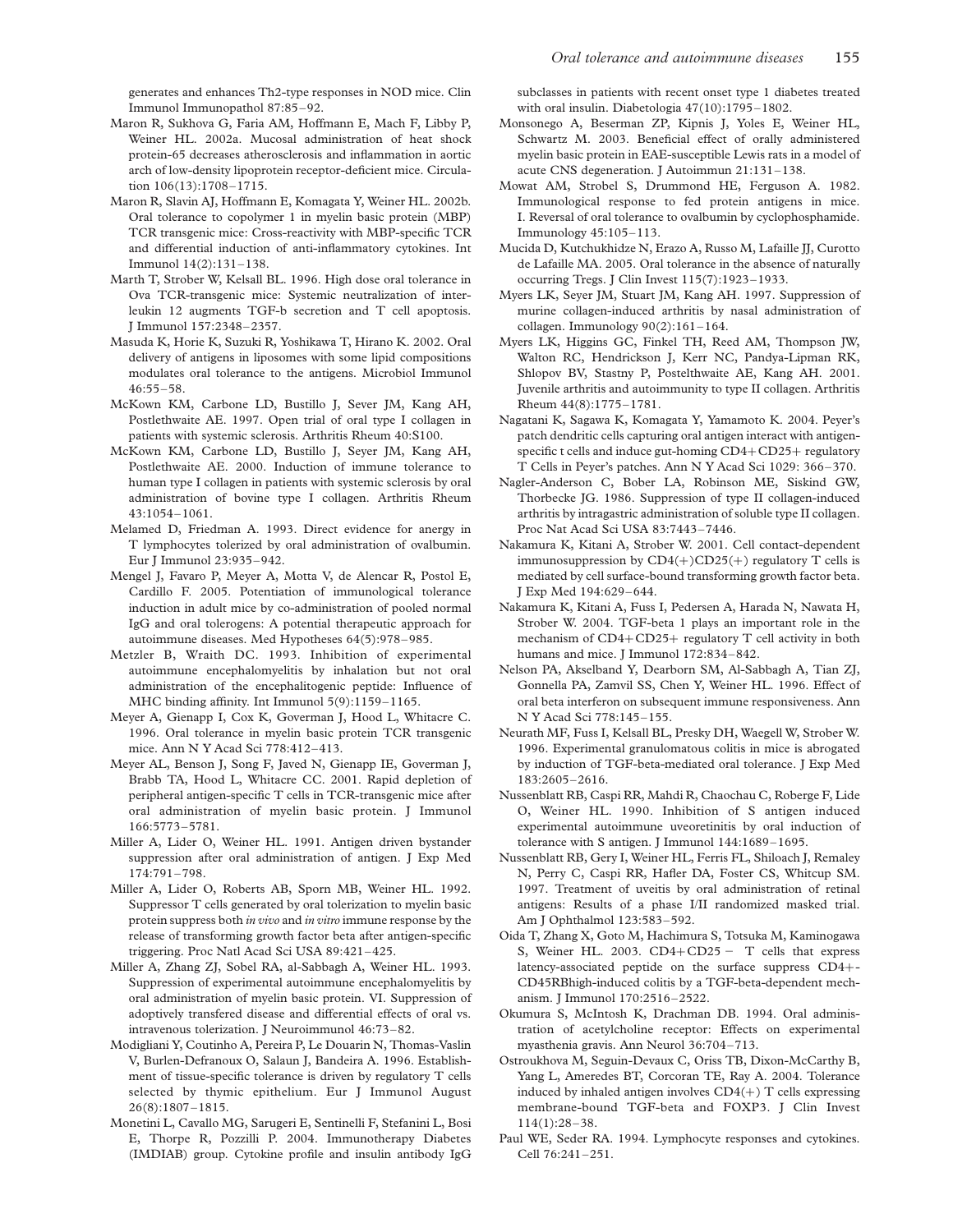- Pecquet S, Leo E, Fritsche R, Pfeifer A, Couvreur P, Fattal E. 2000. Oral tolerance elicited in mice by  $\beta$ -lactoglobulin entrapped in biodegradable microspheres. Vaccine 18:1196–1202.
- Peterson KE, Braley-Mullen H. 1995. Suppression of murine experimental autoimmune thyroiditis by oral administration of porcine thyroglobulin. Cell Immunol 166:123–130.
- Polanski M, Melican NS, Zhang J, Weiner HL. 1997. Oral administration of the immunodominant B-chain of insulin reduces diabetes in a co-transfer model of diabetes in the NOD mouse and is associated with a switch from Th1 to Th2 cytokines. J Autoimmun 10:339–346.
- Postlethwaite AE. 2001. Can we induce tolerance in rheumatoid arthritis? Curr Rheumatol Rep 3:64–69.
- Ramachandran A, Madesh M, Balasubramanian KA. 2000. Apoptosis in the intestinal epithelium: Its relevance in normal and pathophysiological conditions. J Gastroenterol Hepatol 15:109–120.
- Rizzo LV, Miller-Rivero NE, Chan CC, Wiggert B, Nussenblatt RB, Caspi RR. 1994. Interleukin-2 treatment potentiates induction of oral tolerance in a murine model of autoimmunity. J Clin Invest 94:1668–1672.
- Sakaguchi S. 2004. Naturally arising  $CD4+$  regulatory t cells for immunologic self-tolerance and negative control of immune responses. Annu Rev Immunol 22:531–562.
- Samsom JN, Hauet-Broere F, Unger WW, VAN Berkel LA, Kraal G. 2004. Early events in antigen-specific regulatory T cell induction via nasal and oral mucosa. Ann N Y Acad Sci 1029:385–389.
- Santos LM, al-Sabbagh A, Londono A, Weiner HL. 1994. Oral tolerance to myelin basic protein induces regulatory TGF-betasecreting T cells in Peyer's patches of SJL mice. Cell Immunol 157:439–447.
- Shi FD, Li H, Wang H, Bai X, van der Meide PH, Link H, Ljunggren HG. 1999. Mechanisms of nasal tolerance induction in experimental autoimmune myasthenia gravis: Identification of regulatory cells. J Immunol 162(10):5757–5763.
- Shi HN, Liu HY, Nagler-Anderson C. 2000. Enteric infection acts as an adjuvant for the response to a model food antigen. J Immunol 165:6174–6182.
- Simioni PU, Fernandes LG, Gabriel DL, Tamashiro WM. 2004. Induction of systemic tolerance in normal but not in transgenic mice through continuous feeding of ovalbumin. Scand J Immunol 60(3):257–266.
- Slavin AJ, Maron R, Weiner HL. 2001. Mucosal administration of IL-10 enhances oral tolerance in autoimmune encephalomyelitis and diabetes. Int Immunol 13:825–833.
- Soos JM, Stuve O, Youssef S, Bravo M, Johnson HM, Weiner HL, Zamvil SS. 2002. Cutting edge: Oral type I IFN-tau promotes a Th2 bias and enhances suppression of autoimmune encephalomyelitis by oral glatiramer acetate. J Immunol 169:2231–2235.
- Staines NA, Harper N, Ward FJ, Malmstrom V, Holmdahl R, Bansal S. 1996. Mucosal tolerance and suppression of collageninduced arthritis (CIA) induced by nasal inhalation of synthetic peptide 184–198 of bovine type II collagen (CII)expressing a dominant T cell epitope. Clin Exp Immunol 103(3):368–375.
- Sugihara R, Matsumoto Y, Ohmori H. 2002. Suppression of IgE antibody response in mice by a polysaccharide, AZ9, produced by Klebsiella oxytoca strain TNM3. Immunopharmacol Immunotoxicol 24:245–254.
- Taams LS, Vukmanovic-Stejic M, Smith J, Dunne PJ, Fletcher JM, Plunkett FJ, Ebeling SB, Lombardi G, Rustin MH, Bijlsma JW, Lafeber FP, Salmon M, Akbar AN. 2002. Antigen-specific T cell suppression by human  $CD4+CD25+$  regulatory T cells. Eur J Immunol 32:1621–1630.
- Takahashi T, Kuniyasu Y, Toda M, Sakaguchi N, Itoh M, Iwata M, Shimizu J, Sakaguchi S. 1998. Immunologic self-tolerance maintained by  $CD25+CD4+$  naturally anergic and suppressive

T cells: Induction of autoimmune disease by breaking their anergic/suppressive state. Int Immunol 10:1969–1980.

- Teitelbaum D, Arnon R, Sela M. 1999. Immunomodulation of experimental autoimmune encephalomyelitis by oral administration of copolymer 1. Proc Natl Acad Sci USA 96:3842–3847.
- Thompson HS, Staines NA. 1986. Prevention of collagen-induced arthritis by oral administration of encapsulated type II collagen. Clin Exp Immunol 64:581–586.
- Thompson HS, Harper N, Bevan DJ, Staines NA. 1993. Suppression of collagen induced arthritis by oral administration of type II collagen: Changes in immune and arthritic responses mediated by active peripheral suppression. Autoimmunity 16: 189–199.
- Thorbecke GJ, Schwarcz R, Leu J, Huang C, Simmons WJ. 1999. Modulation by cytokines of induction of oral tolerance to type II collagen. Arthritis Rheum 42:110–118.
- Thurau SR, Chan CC, Nussenblatt RB, Caspi RR. 1997a. Oral tolerance in a murine model of relapsing experimental autoimmune uveoretinitis (EAU): Induction of protective tolerance in primed animals. Clin Exp Immunol 109:370–376.
- Thurau SR, Diedrichs-Mohring M, Fricke H, Arbogast S, Wildner G. 1997b. Molecular mimicry as a therapeutic approach for an autoimmune disease: Oral treatment of uveitis-patients with an MHC-peptide crossreactive with autoantigen-first results. Immunol Lett 57:193–201.
- Tian J, Atkinson MA, Clare-Salzler M, Herschenfeld A, Forsthuber T, Lehmann PV, Kaufman DL. 1996. Nasal administration of glutamate decarboxylase (GAD65) peptides induces Th2 responses and prevents murine insulin-dependent diabetes. J Exp Med 183(4):1561–1567.
- Tisch R, Yang XD, Singer SM, Liblau RS, Fugger L, McDevitt HO. 1993. Immune response to glutamic acid decarboxylase correlates with insulitis in non-obese diabetic mice. Nature 366:72–75.
- Torseth JW, Gregerson DS. 1998. Oral tolerance in experimental autoimmune uveoretinitis: Feeding after disease induction is less protective than prefeeding. Clin Immunol Immunopathol 88:297–304.
- Trentham DE, Dynesius-Trentham RA, Orav EJ, Combitchi D, Lorenzo C, Sewell KL, Hafler DA, Weiner HL. 1993. Effects of oral administration of type II collagen on rheumatoid arthritis. Science 261:1727–1730.
- Trentham DE, Townes AS, Kang AH. 1977. Autoimmunity to type II collagen an experimental model of arthritis. J Exp Med 146:857–868.
- van Eden W, Thole JE, van der Zee R, Noordzij A, van Embden JD, Hensen EJ, Cohen IR. 1988. Cloning of the mycobacterial epitope recognized by T lymphocytes in adjuvant arthritis. Nature 331:171–173.
- Vaz NM, Maia LC, Hanson DG, Lynch JM. 1977. Inhibition of homocytotropic antibody responses in adult inbred mice by previous feeding of the specific antigen. J Allergy Clin Immunol 60(2):110–115.
- Vaz NM, Maia LC, Hanson DG, Lynch JM. 1981. Crosssuppression of specific immune responses after oral tolerance. Mem Inst Oswaldo Cruz 76(1):83–91.
- Viney JL, Mowat AM, O'Malley JM, Williamson E, Fanger NA. 1998. Expanding dendritic cells in vivo enhances the induction of oral tolerance. J Immunol 160(12):5815–5825.
- von Herrath MG, Dyrberg T, Oldstone MB. 1996. Oral insulin treatment suppresses virus-induced antigen-specific destruction of beta cells and prevents autoimmune diabetes in transgenic mice. J Clin Invest 98:1324–1331.
- Wang ZY, Qiao J, Link H. 1993. Suppression of experimental autoimmune myasthenia gravis by oral administration of acetylcholine receptor. J Neuroimmunol 44:209–214.